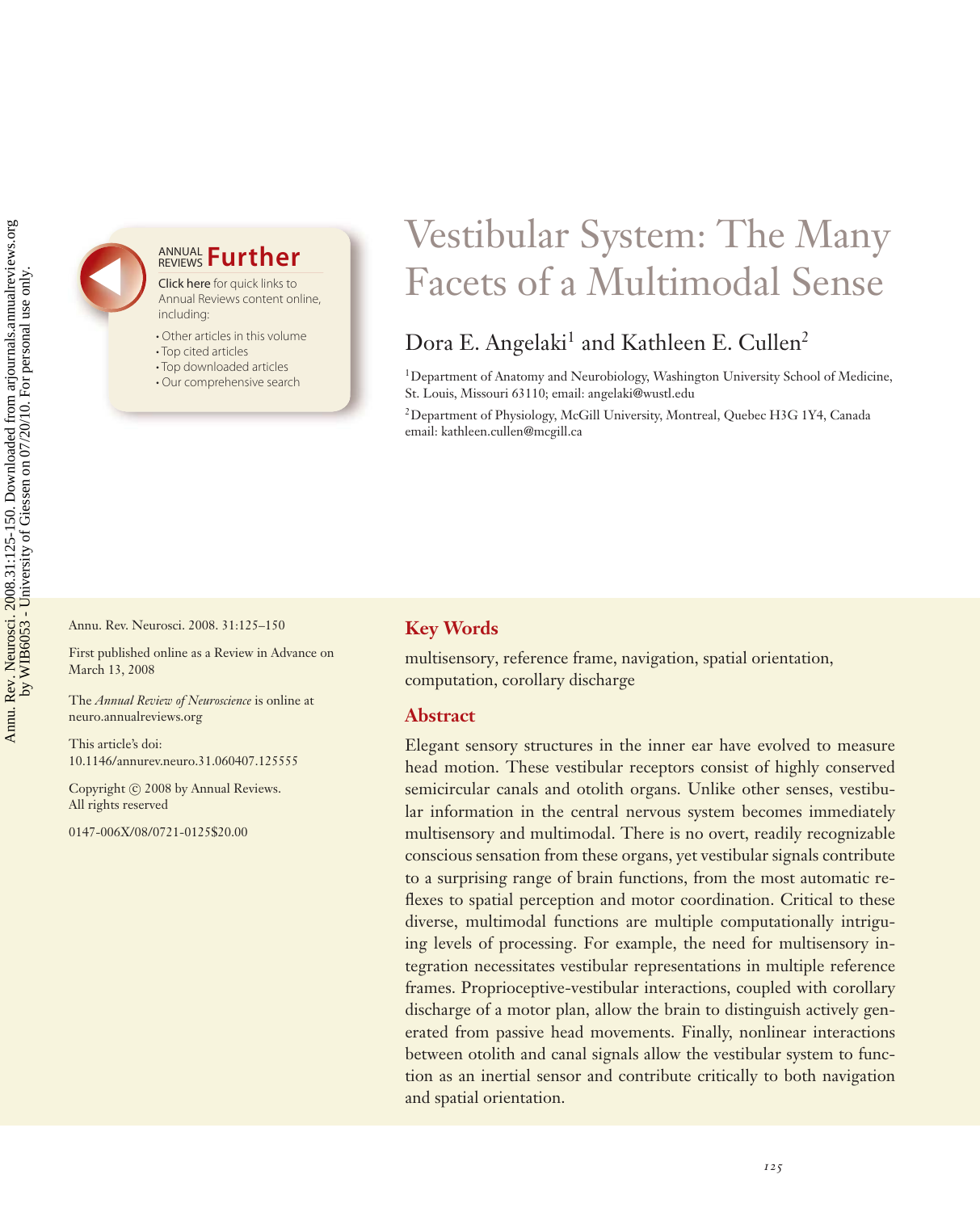#### **Contents**

| INTRODUCTION                           | 126 |
|----------------------------------------|-----|
| <b>COMPUTATION OF</b>                  |     |
| <b>INERTIAL MOTION</b><br>$\cdots$     | 127 |
| <b>Evidence for Allocentric Coding</b> |     |
| of Angular Velocity                    | 129 |
| Evidence for Segregation of Head       |     |
| <b>Attitude and Translational</b>      |     |
| Motion                                 | 129 |
| <b>Neural Substrates for Inertial</b>  |     |
| Motion Detection                       | 130 |
| <b>DISTINGUISHING PASSIVE</b>          |     |
| <b>FROM ACTIVE HEAD</b>                |     |
| MOVEMENTS<br>$\cdots$ 132              |     |
| Differential Processing of Active      |     |
| <b>Versus Passive Head</b>             |     |
| Movement                               | 133 |
| Neural Mechanisms Underlying the       |     |
| Differential Processing of             |     |
| <b>Actively Generated Versus</b>       |     |
| Passive Head Movement  134             |     |
| <b>Functional Implications:</b>        |     |
| <b>Consequences for Motor Control</b>  |     |
| and Spatial Orientation 136            |     |
| REFERENCE FRAMES FOR                   |     |
| <b>CODING VESTIBULAR</b>               |     |
|                                        |     |
| Head- vs. Body-Centered Reference      |     |
| Frames: Vestibular/Neck                |     |
| Proprioceptive Interactions 139        |     |
| Head- Versus Eye-Centered              |     |
| Reference Frames:                      |     |
| Vestibular/Visual Interactions 140     |     |

### **INTRODUCTION**

Known as the balance organs of the inner ear, the vestibular system constitutes our sixth sense. Three roughly orthogonal semicircular canals sense rotational movements, and two otolith organs (the utricle and the saccule) sense linear accelerations. Vestibular afferents are continuously active even at rest and are strikingly sensitive for signaling motion accelerations as our head translates and rotates in space. Even

when we remain motionless, the otolith organs sense the pull of gravity (a form of linear acceleration). The signals from the semicircular canals and the otolith organs are complementary; their combined activation is necessary to explore and comprehend the enormous range of physical motions experienced in everyday life.

The vestibular system differs from other senses in many respects. Most notably, central vestibular processing is highly convergent and strongly multimodal. For example, canal/otolith interactions take place in the brain stem and cerebellum immediately at the first synapse. Also, visual/vestibular and proprioceptive/vestibular interactions occur throughout the central vestibular pathways and are vital for gaze and postural control. Signals from muscles, joints, skin, and eyes are continuously integrated with vestibular inflow. Because of the strong and extensive multimodal convergence with other sensory and motor signals, vestibular stimulation does not give rise to a separate and distinct conscious sensation. Yet, the vestibular system plays an important role in everyday life because it contributes to a surprising range of functions, ranging from reflexes to the highest levels of perception and consciousness.

Experimental approaches in the vestibular system were traditionally framed by the perspective of the sensorimotor transformations required for reflex generation (for recent reviews see Angelaki 2004, Angelaki & Hess 2005, Boyle 2001, Cullen & Roy 2004, Raphan & Cohen 2002, Wilson & Schor 1999). Techniques based on control systems theory have been used to establish the sensorimotor transformations by which vestibular information is transformed into a motor output. This approach followed logically from the influential theory of a reflex chain made popular more than a century ago by Sherrington (1906). By recording from individual neurons at each successive stage in a reflex pathway (reviewed in Goldberg 2000), quantitative levels of sensorimotor processing were established. Using this approach, studies in reduced or in-vitro preparations have provided important insights into the functional circuitry, intrinsic electrophysiology, and signal

**Semicircular canals:** one of the two sets of vestibular end organs that measure angular acceleration of the

head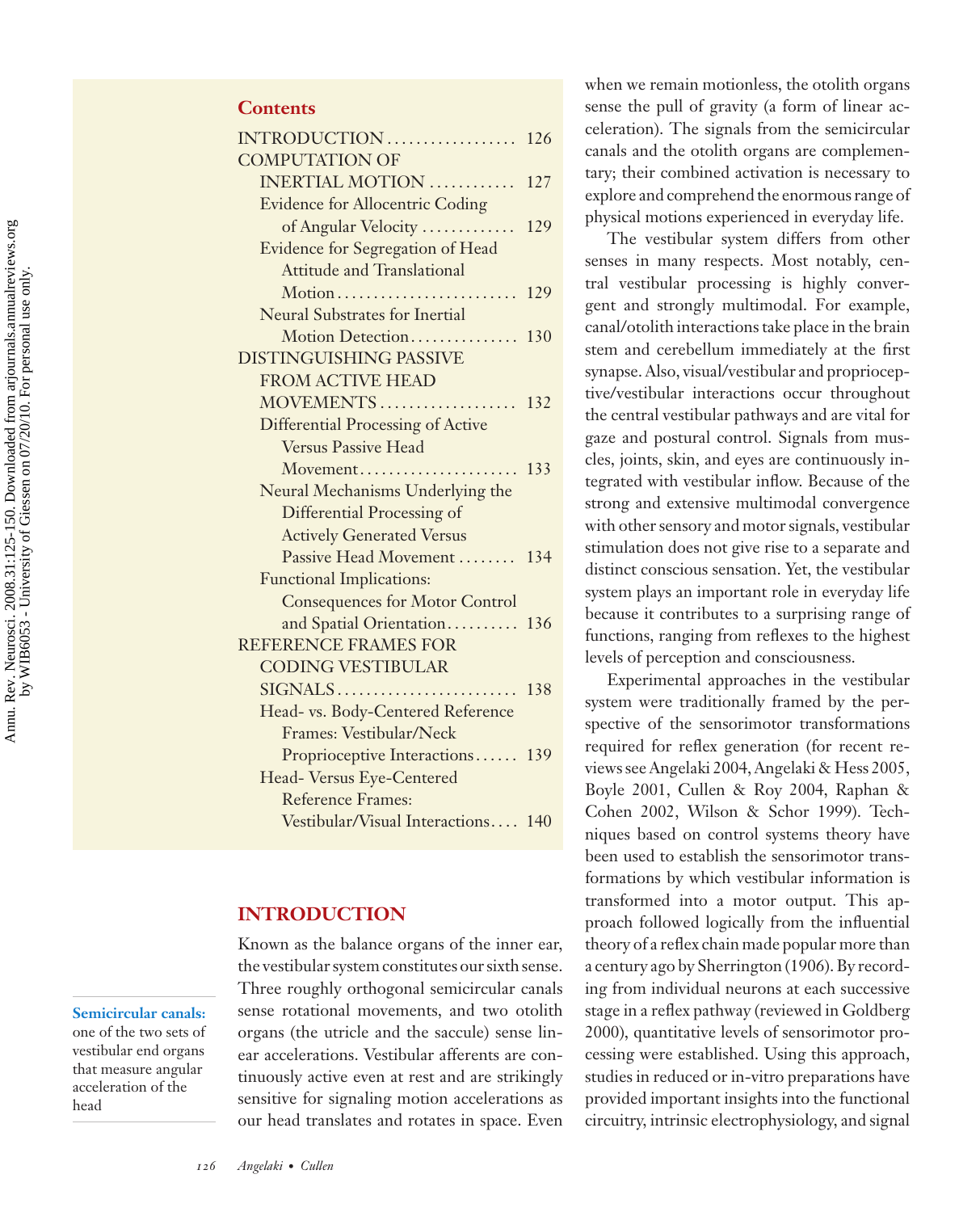processing of vestibularly driven reflexes. The relative simplicity of the neural circuits that mediate vestibular reflexes have also proven to be well suited for linking systems and cellular levels of analyses.

A unique feature of the vestibular system is that many second-order sensory neurons in the brain stem are also premotor neurons; the same neurons that receive afferent inputs send direct projections to motoneurons. An advantage of this streamlined circuitry is that vestibular sensorimotor responses have extraordinarily short latencies. For example, the latency of the vestibulo-ocular reflex (VOR) is as short as 5–6 ms. Simple pathways also mediate the vestibulo-spinal reflexes that are important for maintaining posture and balance. Recent studies, however, have emphasized the importance of extravestibular signals in shaping even these simple sensorimotor transformations. Moreover, multisensory and multimodal interactions play an essential role in higherlevel functions such as self-motion perception and spatial orientation. Largely owing to their inherent complexity and strongly multimodal nature, these very intriguing vestibular-related functions have just begun to be explored.

The vestibular system represents a great forum in which to address several fundamental questions in neuroscience: multisensory integration, changes of coordinate systems, separation of active from passive head movements, and the role of corollary discharge. In this review we discuss some of these issues. We first summarize recent work addressing how semicircular canal and otolith signals interact to compute inertial motion (i.e., motion of the head relative to the world) and then explore how vestibular information converges with proprioceptive and other extravestibular signals to distinguish self-generated from passive head movements. Finally, we present a few examples showing that vestibular signals in the brain are expressed in multiple reference frames, a signature of a truly multimodal and multifunctional sense. To date, these processes have been characterized most extensively in the brain stem vestibular nuclei and vestibulo-cerebellum, the two areas

that receive direct vestibular afferent signals, which they then process and distribute to oculomotor, skeletomotor, visceral, and thalamocortical systems.

## **COMPUTATION OF INERTIAL MOTION**

The vestibular system constitutes an inertial sensor, i.e., it encodes the motion of the head relative to the outside world. However, this is not precisely true when considering signals separately from the semicircular canal and otolith organs. There exist two problems in interpreting information from the peripheral vestibular sensors. First is the rotation problem, which arises because vestibular sensors are physically fixed in the head. During rotation, semicircular canal afferents detect endolymph fluid motion relative to the skull-fixed bony ducts (Goldberg & Fernandez 1975), coding angular velocity (the integral of angular acceleration) in a headcentered reference frame but providing no information about how the head moves relative to the world. For example, a horizontal (yaw) rotation in an upright orientation activates canal afferents similarly as a yaw rotation in a supine orientation (**Figure 1***a*). Yet, these two movements differ in inertial (i.e., world-centered) space. The second problem, referred to as the linear acceleration problem, is due to a sensory ambiguity that arises because of physical laws, namely Einstein's equivalence principle: Otolith afferents detect net linear acceleration but cannot distinguish translational from gravitational components (**Figure 1***b*) (Fernandez & Goldberg 1976). That is, whether we actually walk forward or tilt our head backward is indistinguishable to primary otolith afferents.

Whereas each of the two sets of vestibular sensors alone is ambiguous, the brain can derive a reliable estimate of both attitude (i.e., orientation) and motion relative to the world by appropriately combining semicircular canal and otolith signals (Merfeld 1995; Glasauer & Merfeld 1997; Angelaki et al. 1999; Mergner & Glasauer 1999; Merfeld & Zupan 2002; Zupan et al. 2002; Green & Angelaki 2003, 2004;

#### **Otolith organs:**

linear acceleration sensors with receptor hair cells having polarization vectors distributed over the utricular and saccular maculae

#### **Vestibulo-ocular reflex (VOR):**

vestibular-related reflex by which a head movement is compensated by an eye rotation in order to keep retinal images stable

#### **Vestibulo-**

**cerebellum:** areas of the cerebellar cortex that receive first- or second-order vestibular signals and contribute to vestibular signal processing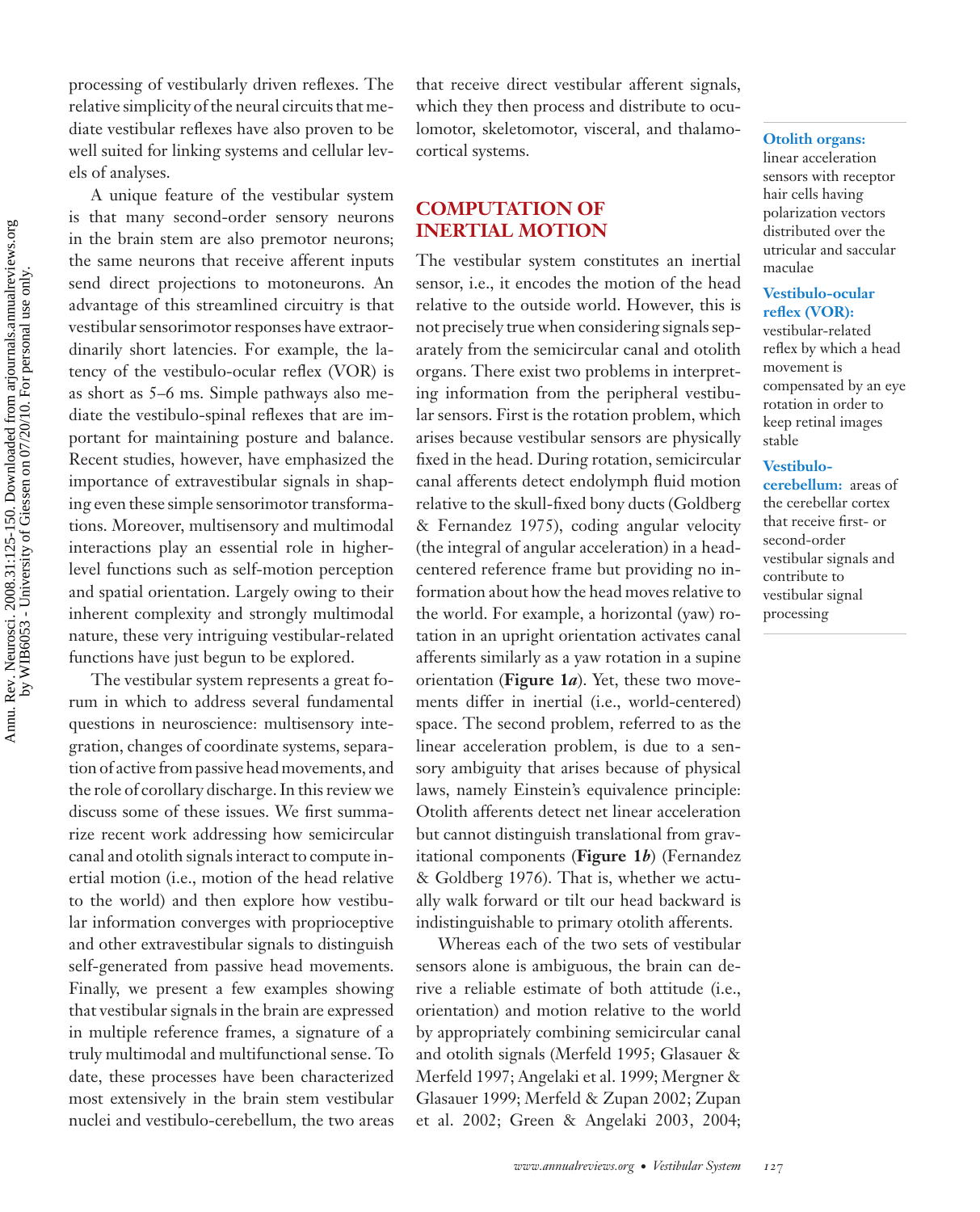

#### **Figure 1**

Schematic of the two computational problems in inertial motion detection. (*a*) The rotation problem involves calculation of head angular velocity, ω, relative to the world (as defined by gravity, gs). (*b*) The linear acceleration problem involves the discrimination of net gravitoinertial acceleration, α, into translational, t, and gravitational acceleration, g. (*c*) Schematic of the computational solution. Angular velocity, ω, from the semicircular canals must be combined with gravitational information to be decomposed into two components, one parallel to gravity,  $\omega_{EV}$ , and another perpendicular to gravity,  $\omega_{EH}$ . In parallel, net linear acceleration,  $\alpha$ , from the otolith organs must be combined with the temporal integral of  $\omega_{\rm EH}$  ( $\int \omega_{\rm EH}$ ), such that it is separated into translational, t, and gravitational acceleration, g. Replotted with permission from Yakusheva et al. (2007).

Green et al. 2005). The mathematical solution (for details see Green and Angelaki 2004, Green et al. 2005), schematized in **Figure 1***c*, consists of two interdependent steps (Yakusheva et al. 2007). First, rotational signals from the semicircular canals ( $\omega$ , coded relative to the head) must interact with a gravity signal (g) to construct an estimate of angular velocity relative to the world. Angular velocity can then be decomposed into two perpendicular components: an earth-vertical (i.e., parallel to gravity) component,  $\omega_{EV}$ , and an earth-horizontal (perpendicular to gravity) component,  $\omega_{EH}$  (**Figure 1***c*, *left*). The former  $(\omega_{EV})$  signals only those rotations that do not change orientation relative to gravity (e.g., yaw from upright). The latter

 $(\omega_{EH})$  signals a rotation that changes head orientation relative to gravity (e.g., pitch/roll from upright). Temporal integration of  $\omega_{\text{EH}}$  ( $\int \omega_{\text{EH}}$ ) can yield an estimate of spatial attitude or tilt. In a second computational step this tilt signal,  $\int \omega_{\rm EH}$ , can be combined with net linear acceleration from the otolith organs,  $\alpha$ , to extract the linear acceleration component that is due to translation, t (**Figure 1***c*, *right*). The logic behind these computations is simple: Using signals from the semicircular canals, the brain can generate an internal estimate of the linear accelerations that should be detected by the otolith system during head tilts relative to gravity. This signal can then be subtracted from the net activation of primary otolith afferents. Whatever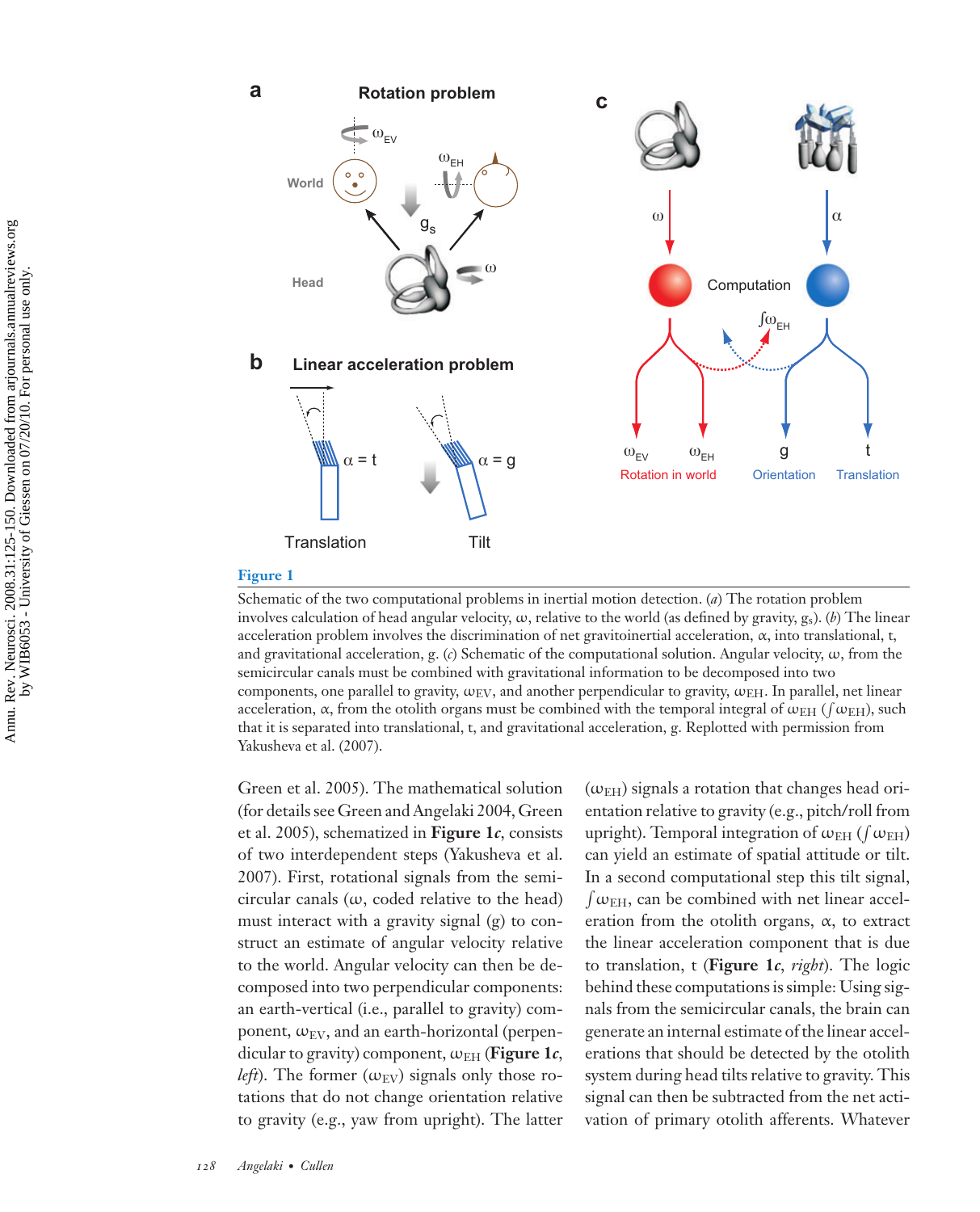is left is then interpreted as translational motion.

## **Evidence for Allocentric Coding of Angular Velocity**

Strong evidence for a world-centered representation of rotational signals comes from reflexive eye movement studies and, in particular, a process known as the velocity storage mechanism, which dominates the rotational VOR at low frequencies (Raphan et al. 1979). In particular, eye velocity during low frequency rotation is driven by semicircular canal signals that have been spatially transformed to align with gravity (i.e., they represent an  $\omega_{EV}$  signal; Merfeld et al. 1993, 1999; Angelaki & Hess 1994; Angelaki et al. 1995; Wearne et al. 1998; Zupan et al. 2000). More recently, Fitzpatrick et al. (2006) demonstrated that a world-referenced angular velocity signal is also available for perception and balance. Using galvanic (electrical) stimulation of vestibular receptors in the inner ear, Fitzpatrick, Day, and colleagues evoked a virtual rotation as subjects walked in the dark. Depending on head orientation, the authors could either steer walking or produce balance disturbances, concluding that the brain resolves the canal signal according to head posture into world-referenced orthogonal components. Each of these components could have a potentially different function: Rotations in vertical planes (i.e., an  $\omega_{EH}$  signal) can be used to control balance, whereas rotations in the horizontal plane (i.e., an  $\omega_{EV}$  signal) can be used primarily for navigation. In this particular experiment, such computation could be performed either entirely by vestibular signals or through contributions from both vestibular and nonvestibular estimates of head orientation (e.g., derived from somatosensory and motor information).

In line with such decomposition, whereby  $\omega_{EH}$  contributes to orientation and balance and  $\omega_{\text{EV}}$  contributes to navigation, is also a role of vestibular signals in the generation of head direction cell properties in the limbic system (for a recent review, see Taube 2007). Although details about the neural implementations are still

missing, vestibular-driven angular velocity appears essential for generating the head direction signal (Stackman & Taube 1997, Muir et al. 2004). However, head direction cell firing is dependent only on the earth-vertical component of angular velocity (Stackman et al. 2000). These results (see also Calton & Taube 2005) suggest that the head direction signal is generated by temporal integration of an  $\omega_{EV}$  (rather than  $\omega$ ) signal.

## **Evidence for Segregation of Head Attitude and Translational Motion**

That the brain correctly interprets linear acceleration is obvious from everyday activities. As we swing in the play ground, for example, a motion that includes changes in both head attitude and translation, we properly perceive our motion. This is true even when our eyes are closed (thus excluding important visual cues). Quantitative evidence that a solution to the linear acceleration problem can exist using otolith/canal convergence comes from monkey and human studies. Angelaki and colleagues (Angelaki et al. 1999, Green & Angelaki 2003) showed that an extraotolith signal does contribute to the compensatory eye movements during mid/high frequency translation (>0.1 Hz). In line with the schematic of **Figure 1***c*, these signals arise from temporal integration of angular velocity from the semicircular canals (Green & Angelaki 2003). Parallel studies by Merfeld and colleagues focused on low-frequency motion stimuli; they showed the contribution of canal cues in generating a neural estimate of translation by exploring erroneous behavioral responses (eye movements and perception) that are typically attributed to the velocity storage mechanism (Merfeld et al. 1999, 2001; Zupan et al. 2000). Tilt-translation ambiguities are not properly resolved at these lower frequencies because the semicircular canals do not provide a veridical estimate of angular velocity at low frequencies (<0.1 Hz) or when the head is statically tilted.

Similarly, the tilt-translation ambiguity is not always correctly resolved at the perceptual level; low-frequency linear accelerations **Velocity storage mechanism:** the prolongation of the vestibular time constant during rotation compared with that in the vestibular eighth nerve

**Navigation:** the ability to move appropriately and purposefully through the environment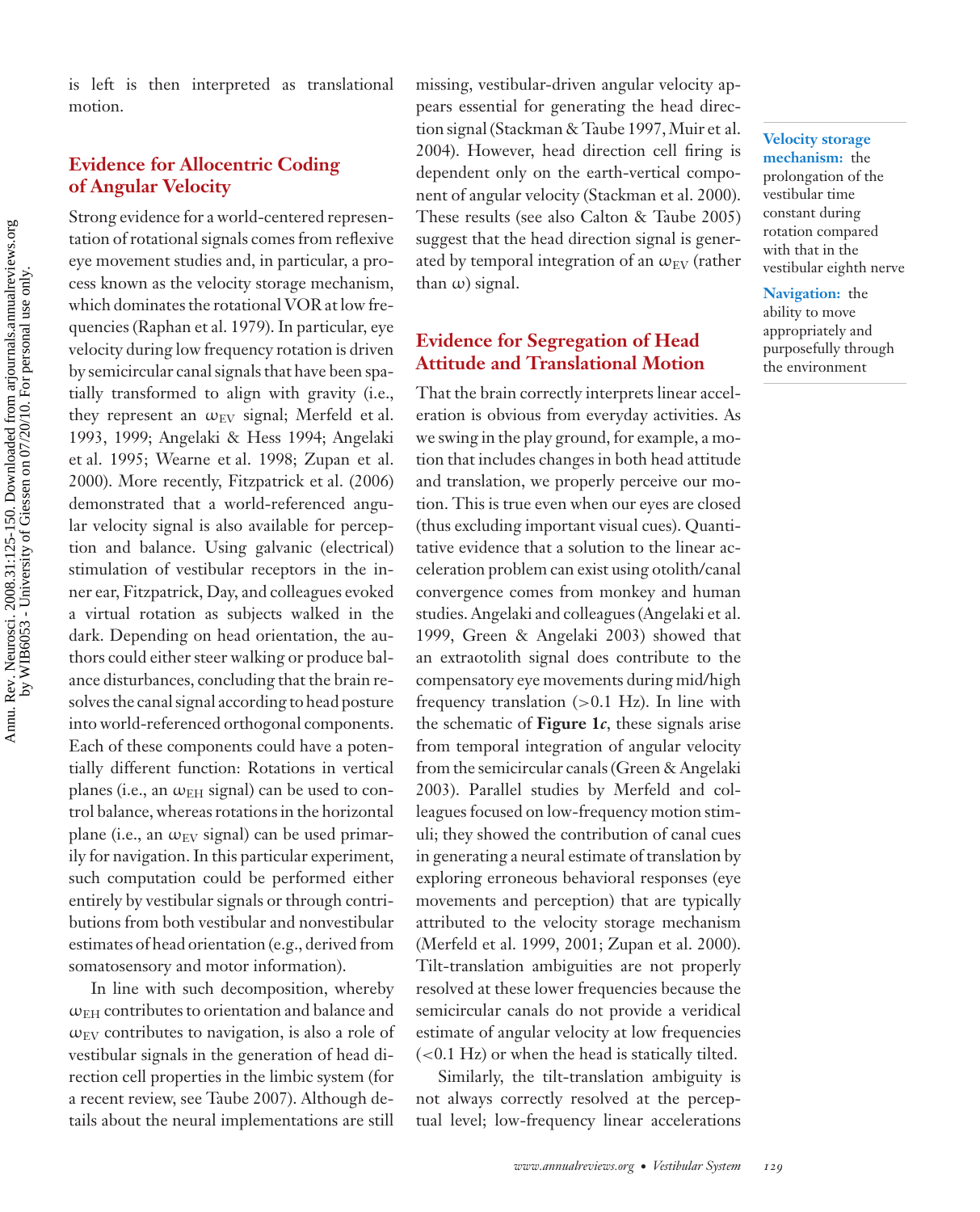in the absence of other, extravestibular cues are incorrectly interpreted as tilt even when generated by translational motion. Thus the ability to discriminate between tilt and translation based solely on vestibular cues (e.g., during passive motion in darkness) deteriorates at low frequencies (Glasauer 1995; Seidman et al. 1998; Merfeld et al. 2005a,b; Kaptein & Van Gisbergen 2006). In fact, it is typically at these low frequencies that perceptual illusions occur (e.g., "somatogravic and oculogravic" illusions, often elicited during airplane landing and take-off; Graybiel 1952; Clark & Graybiel 1963, 1966). Under these circumstances extravestibular information (e.g., visual signals) is necessary to avoid illusions. For example, visual cues can significantly influence our percept of head orientation relative to gravity (Dichgans et al. 1972, Howard & Hu 2001). In addition, visual rotational cues contribute to estimation

of inertial motion because they can substitute for canal-driven angular velocity information (Zupan & Merfeld 2003, McNeilage et al. 2007).

### **Neural Substrates for Inertial Motion Detection**

To characterize whether and how neurons use canal and otolith information to separate  $\omega_{EV}$ and  $\omega_{\text{EH}}$ , and to distinguish translational from gravitational accelerations, otolith afferents and central neurons have been studied during combinations of tilt and translation stimuli, as shown in **Figure 2**. Stimulus conditions included translation only (e.g., left/right motion), tilt only (e.g., sinusoidal tilt toward right/left ear down without linear displacement), and combinations of the two (tilt – translation and tilt + translation, illustrated by cartoon



**Figure 2**

Instantaneous firing rate (IFR) from a primary otolith afferent (*top*) that encodes net linear acceleration, and a central vestibular nucleus neuron (*bottom*) that encodes translational motion during four movement protocols: Translation only, Tilt only, Tilt − Translation and Tilt + Translation (0.5 Hz). The stimulus (*bottom*) traces show sled position  $(H_{tran})$  and roll tilt position  $(H_{roll})$ . Replotted with permission from Angelaki et al. (2004).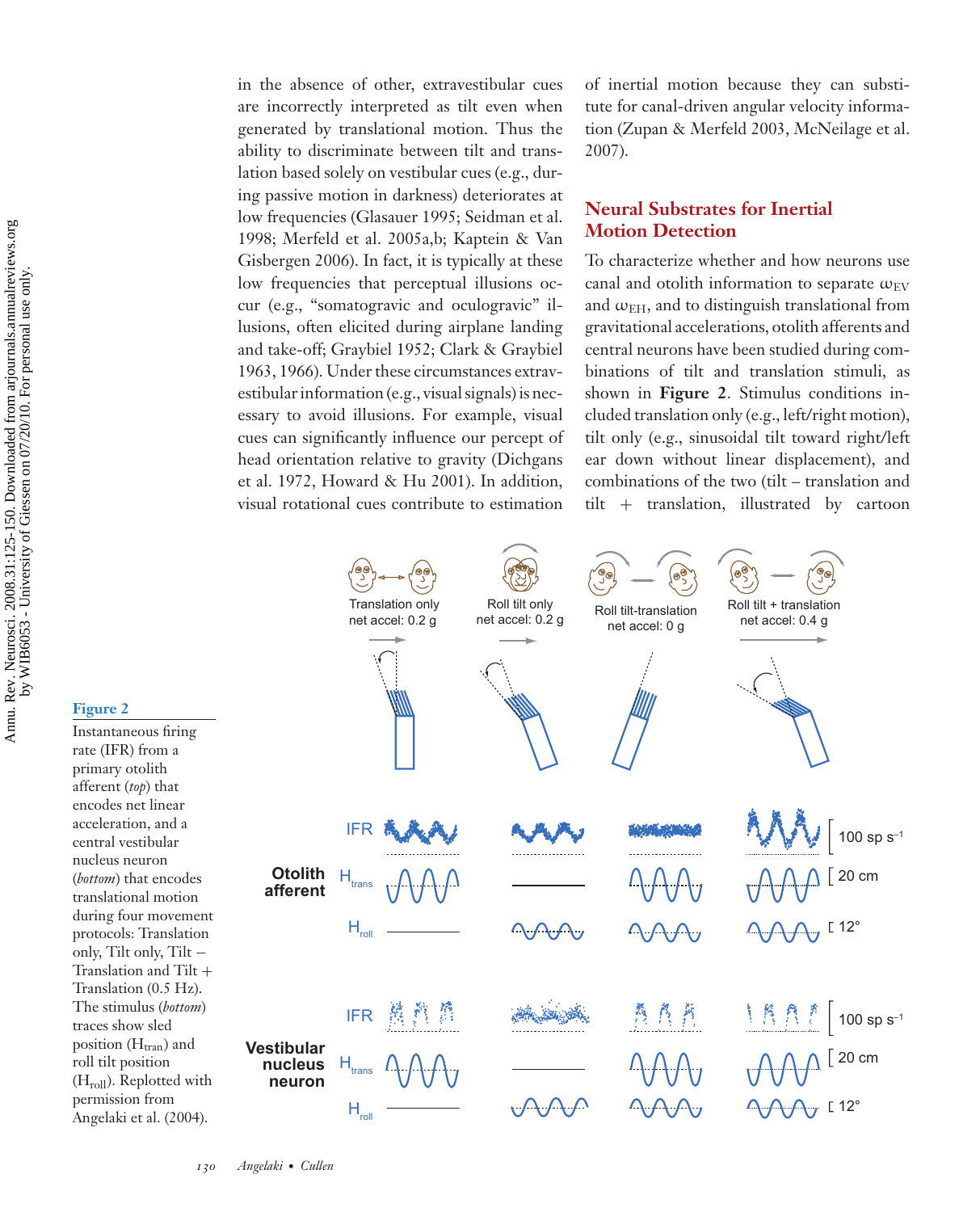drawings, **Figure 2**, *top*). In the most important of these stimulus combinations (tilt – translation motion), roll tilt and translation stimuli were carefully matched to ensure that the gravitational and translational components of acceleration along the interaural axis canceled each other out. In this case, the body translated in space, but there was no net lateral linear acceleration stimulus to the otolith receptors. As expected (Fernandez & Goldberg 1976), primary otolith afferents encoded net linear acceleration, modulating similarly during translation and tilt (thereby emphasizing the linear acceleration ambiguity; **Figure 1***b*). Note that during the tilt – translation stimulus condition, primary otolith afferents transmit no information about the subject's translation (i.e., there is no sinusoidal modulation of firing rate) because net linear acceleration along the axis of motion is zero.

In contrast with primary otolith afferents, many central neurons selectively encode translational motion and remain relatively insensitive to changes in head orientation relative to gravity. For example, the vestibular nucleus neuron illustrated in **Figure 2** (*bottom*) modulated little during its firing rate the tilt-only condition, whereas combined motion protocols resulted in cell activation similar to that during pure translation. Neurons that selectively encode translation rather than net acceleration were found not only in the vestibular nuclei (VN) but also in the rostral fastigial (FN) cerebellar nuclei (Angelaki et al. 2004), as well as in the nodulus and uvula (NU) of cerebellar cortex (vermal lobules X and IX; Yakusheva et al. 2007). Results from all three areas are summarized and compared with primary otolith afferents in **Figure 3**, which illustrates partial correlation coefficients describing the degree to which responses to these stimuli corresponded to neural coding of translation (ordinate) or net acceleration (abscissa). Data points falling in the upper left quadrant represent neurons that were significantly more translation coding than afferent like ( $p = 0.01$ ; *dashed lines*). In contrast, cells in the lower right quadrant were significantly more afferent like than trans-



#### **Figure 3**

Summary of how well neurons in different subcortical areas discriminate translational from gravitational acceleration. Z-transformed partial correlation coefficients for fits of each cell's responses with a translation-coding model and an afferent-like model. Data from nodulus/uvula (NU) Purkinje cells (*orange circles*), rostral fastigial nucleus (FN, *purple up triangles*) and vestibular nucleus (VN, *green down triangles*) are compared with primary otolith afferents (AFF, *blue squares*). Dashed lines divide the plots into an upper-left area corresponding to cell responses that were a significantly better fit ( $p < 0.01$ ) by the translationcoding model; a lower-right area including neurons that were a significantly better fit by the afferent-like model; and an intermediate area that indicates cells that were not a significantly better fit by either model. Modified and replotted with permission from Angelaki et al. (2004) and Yakusheva et al. (2007).

lation coding. VN and FN neurons tended to span the whole range, in contrast with NU Purkinje cells, all of which fell in the upper left quadrant (Angelaki et al. 2004, Yakusheva et al. 2007).

Inactivation of the canals completely eliminated the presence of translation-coding cells. All neurons in the VN/FN/NU became afferent like and encoded net linear acceleration after canal inactivation (Shaikh et al. 2005, Yakusheva et al. 2007). This occurs because, in addition to an otolith input, these neurons also receive a semicircular canal-driven signal. Yakusheva et al. (2007) showed that, in line with **Figure 1***c*, this canal-driven signal in the nodulus/uvula has been processed relative to canal afferents in two important aspects: (*a*) It represents an  $\omega_{EH}$  (rather than  $\omega$ ) signal.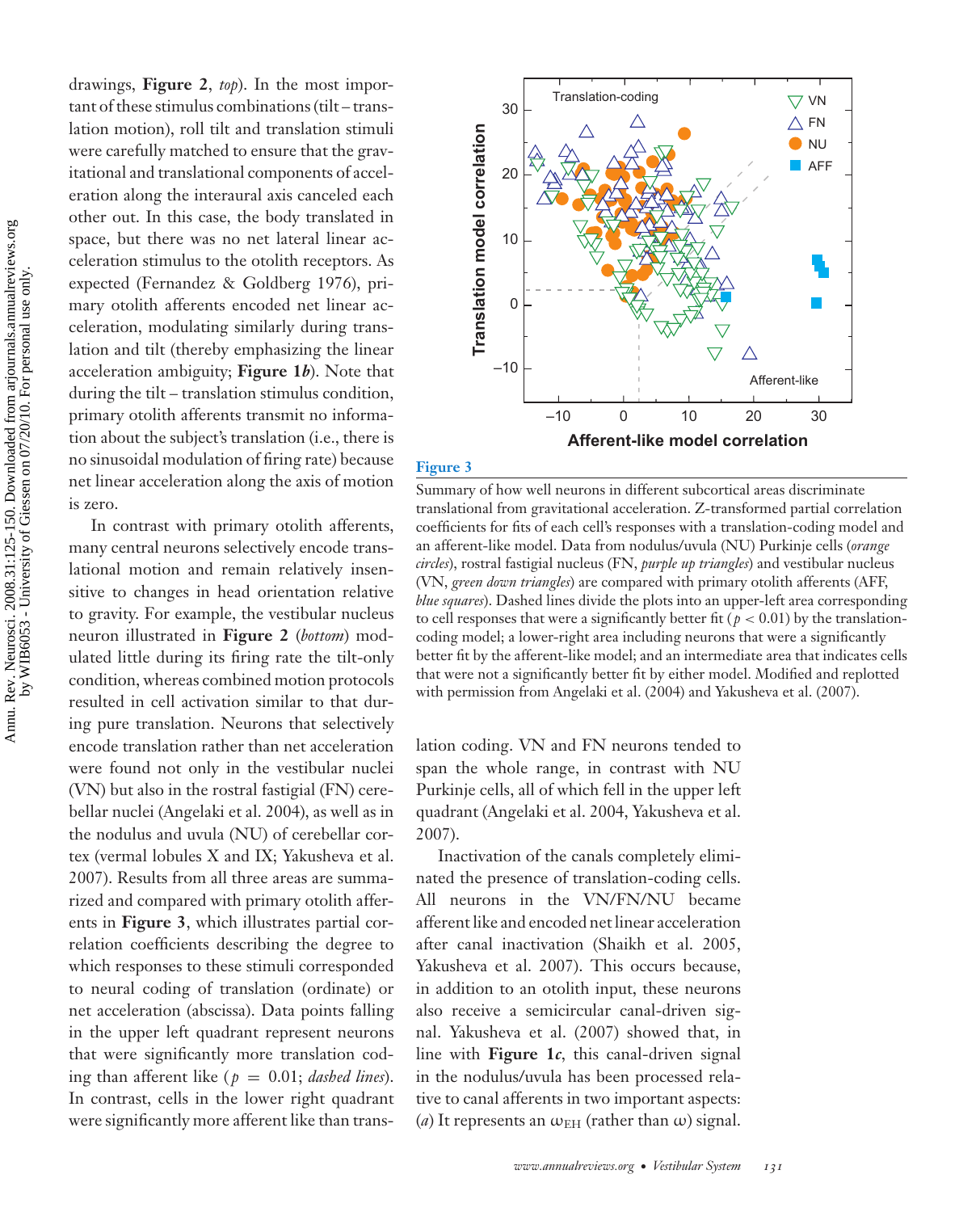Accordingly, Purkinje cells modulate only during canal activation involving rotations that change orientation relative to gravity, e.g., during pitch and roll in upright orientation, but not during pitch/roll in ear-down/supine orientation (Yakusheva et al. 2007). (*b*) This canaldriven, spatially transformed signal has been temporally integrated, thus coding head position relative to gravity ( $\int \omega_{\rm EH}$ , rather than rotational velocity). Such an earth-centered estimate of head attitude is then subtracted from net linear acceleration provided by the otoliths and used to estimate inertial motion during navigation. Next we show that neurons in these same areas (VN and FN) seem to be performing another important function: distinguishing between rotations that are self-generated and those that are externally applied.



#### **Figure 4**

A simplified schematic of Von Holst & Mittelstaedt's reafference principle applied to the vestibular system. A motor command is sent to the effector muscle, and in turn, sensory activation, resulting from the effector's activation of the vestibular sensors, is returned. This reafference is then compared with an efference copy of the original motor command. Here, reafference is arbitrarily marked (+), and the efference copy is marked (−). When the reafference and efference copy signals are of equal magnitude, they cancel, and no sensory information is transmitted to the next processing levels. In contrast, a difference between reafference and efference copy indicates an externally generated event (i.e., exafference) that is considered behaviorally relevant and is thus further processed.

## **DISTINGUISHING PASSIVE FROM ACTIVE HEAD MOVEMENTS**

The ability to navigate and orient through the environment requires knowledge not only of inertial motion, but also of which components of vestibular activation result from active (i.e., self-generated) and passive (i.e., externally applied) movements. How does the brain differentiate between sensory inputs that arise from changes in the world and those that result from our own voluntary actions? This question concerned many eminent scientists of the past century, including Helmholtz, Hering, Mach, and Sherrington. For example, Von Helmholtz (1925) made the salient and easily replicated observation that although targets rapidly jump across the retina as we move our eyes to make saccades, we never see the world move over our retina. Yet, tapping on the canthus of the eye to displace the retinal image (as during a saccadic eye movement) results in an illusory shift of the visual world.

More than 50 years ago, Von Holst & Mittelstaedt (1950) proposed the principle of reafference (**Figure 4**), in which a copy of the expected sensory results of a motor command (termed reafference) is subtracted from the actual sensory signal to create a perception of the outside world (termed exafference). Thus, the nervous system can distinguish sensory inputs that arise from external sources from those that result from self-generated movements. More recent behavioral investigations have generalized this original proposal by suggesting that an internal prediction of the sensory consequence of our actions, derived from motor efference copy, is compared with actual sensory input (Wolpert et al. 1995, Decety 1996, Farrer et al. 2003). In line with this proposal, work in several model systems, including the electrosensory systems of mormyrid fish (Bell 1981, Mohr et al. 2003) and elasmobranchii (i.e., sharks, skates, and rays; Hjelmstad et al. 1996), the mechanosensory system of the crayfish (Krasne & Bryan 1973, Edwards et al. 1999), and the auditory system of the cricket (Poulet & Hedwig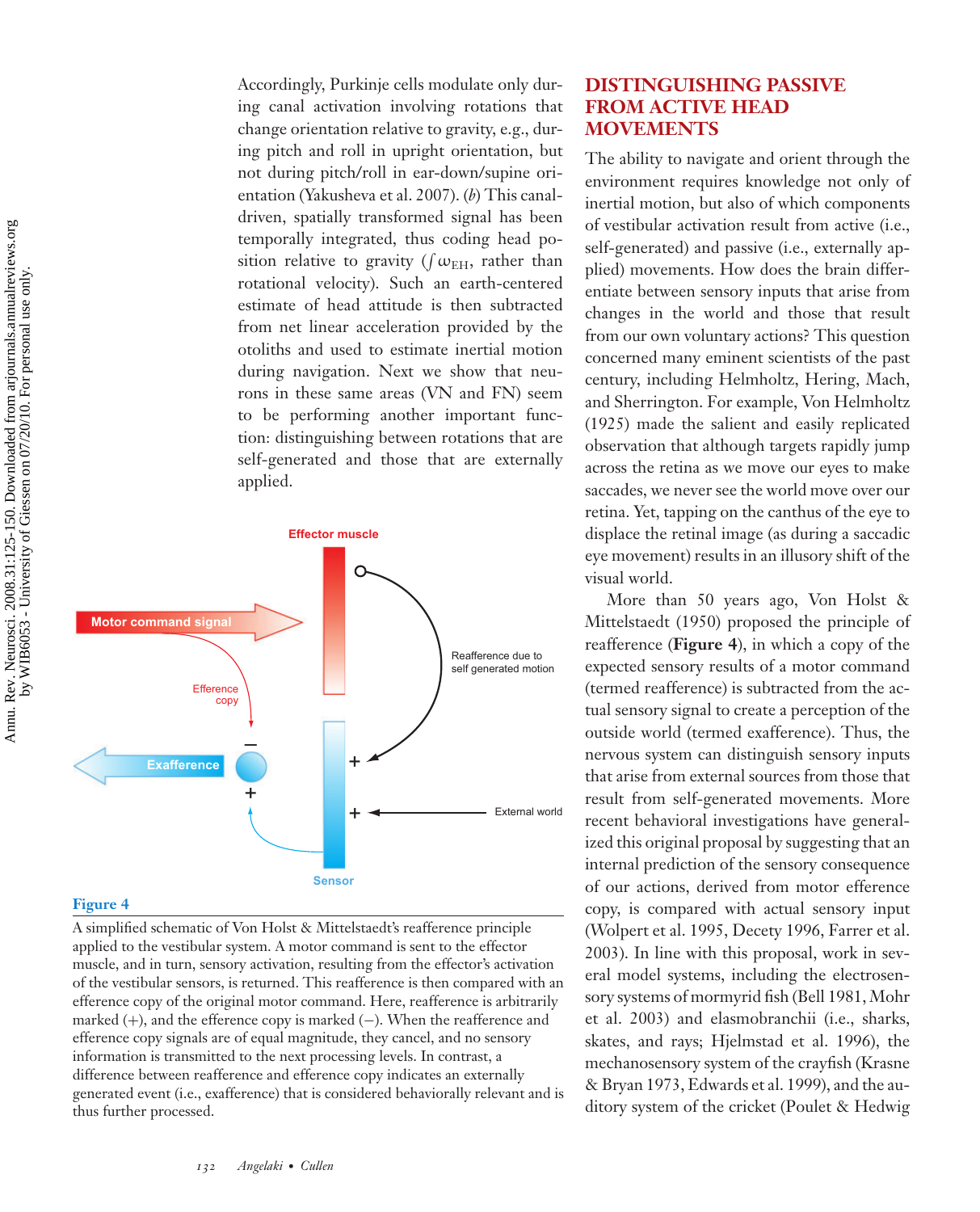2003, 2006), demonstrated that sensory information arising from self-generated behaviors can be selectively suppressed at the level of afferent fibers or the central neurons to which they project.

### **Differential Processing of Active Versus Passive Head Movement**

Until recently, the vestibular system had been exclusively studied in head-restrained animals by moving the head and body together (reviewed in Cullen & Roy 2004). Thus be-

cause neuronal responses were driven by an externally applied stimulus, our understanding of vestibular processing was limited to the neuronal encoding of vestibular exafference. More recently, investigators in the field have overcome the technical difficulties associated with recording single-unit responses during self-generated head movements. As shown in **Figure 5**, whereas vestibular afferents reliably encode active movements (Cullen & Minor 2002, Sadeghi et al. 2007), VN neuron responses can be dramatically attenuated (compare panels **5***a* and **5***b*) (McCrea



#### **Figure 5**

In the vestibular system, second-order neurons distinguish between sensory inputs that result from our own actions from those that arise externally. Representation of the activity of a horizontal canal afferent (*left panel* ) and VN neuron (*right panel* ) during (*a*) passive head movements, (*b*) active head movements, and (*c*) combined active and passive head movements. Afferents reliably encode head motion in all conditions. In contrast, VO neurons show significantly attenuated responses to the active component of head motion, but remain responsive to active head movements during combined stimulation.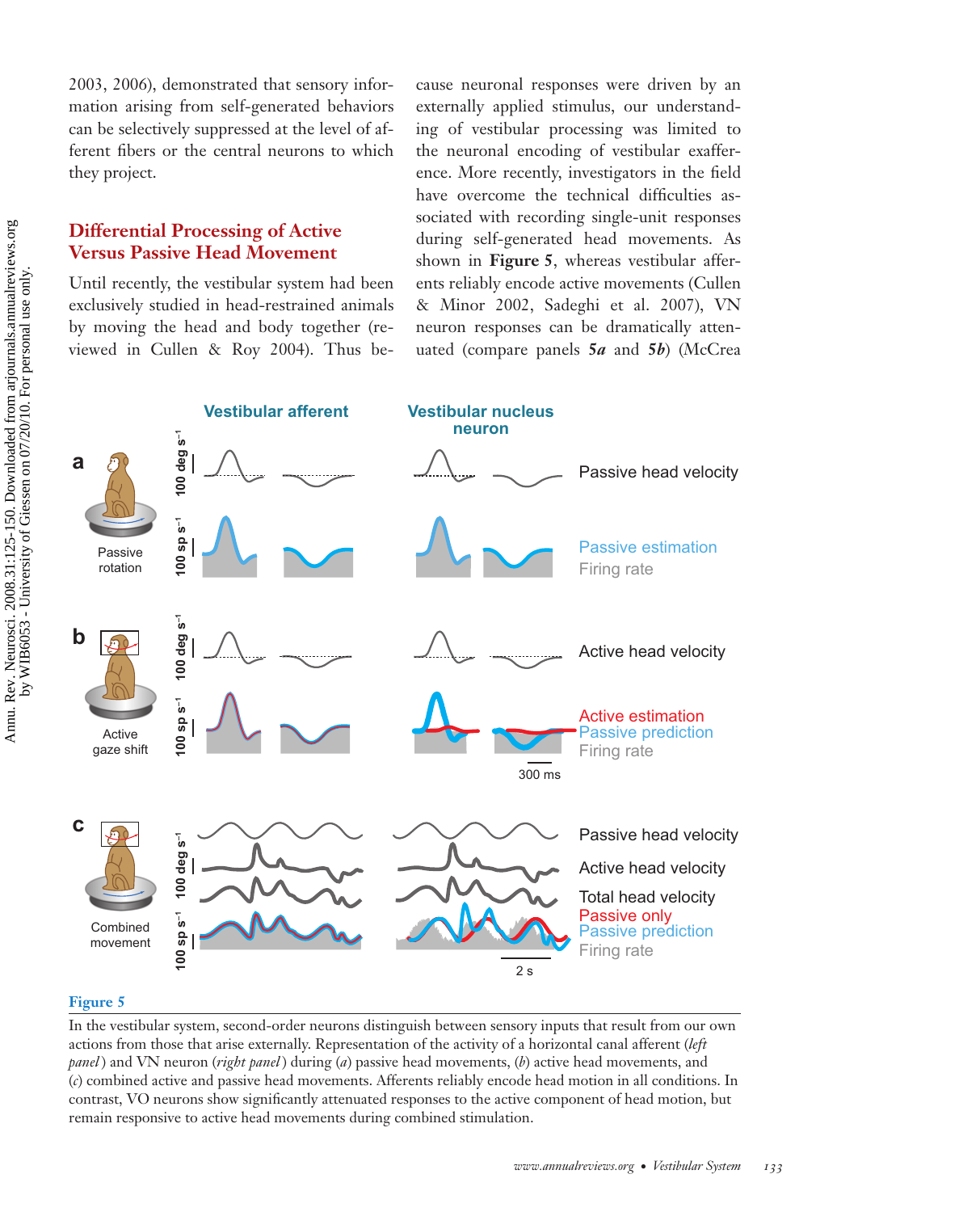et al. 1999, Roy & Cullen 2001). What is even more striking is that these same secondorder vestibular neurons continue to respond selectively to passively applied head motion when a monkey generates active head-onbody movements (**Figure 5***c*). Thus, consistent with Von Holst & Mittelstaedt's original proposal, vestibular information arising from self-generated movements is selectively suppressed early in sensory processing to create a neural representation of the outside world (i.e., vestibular exafference). This suppression of vestibular reafference is specific to a class of second-order neurons, which had been classically termed vestibular-only (VO) neurons on the basis of their lack of eye movement– related responses in head-restrained animals (e.g., Fuchs & Kimm 1975, Keller & Daniels 1975, Lisberger & Miles 1980, Chubb et al. 1984, Tomlinson & Robinson 1984, Scudder & Fuchs 1992, Cullen & McCrea 1993). However, given that they only reliably encode passively applied head velocity (i.e., vestibular exafference), this nomenclature is clearly deceptive. This is the same group of neurons that, as summarized earlier, is involved in the computation of inertial motion (Angelaki et al. 2004).

## **Neural Mechanisms Underlying the Differential Processing of Actively Generated Versus Passive Head Movement**

How does the brain distinguish between active and passive head movements at the first stage of central processing in the vestibular system? Theoretically, the existence of extensive multimodal convergence of other sensory and motor signals with vestibular information in the VN provides several possible solutions. To frame this question better, it is important to note that neuronal responses were compared during selfgenerated head movements that were produced by activation of the neck musculature (i.e., voluntary head-on-body movements) and passive movements that were generated by whole body rotations (i.e., the traditional stimulus for quantifying vestibular responses).

Consequently, recent studies in alert rhesus monkeys have focused on the implications of the difference between the extravestibular cues that were present in these two conditions. First, studies show a difference in the net sensory information that is available to the brain. Notably, during active head-on-body movements, neck proprioceptors as well as vestibular receptors are stimulated. Thus this additional information could alter neuronal responses during active head-on-body movements. Indeed, neck-related inputs are conveyed to the vestibular nuclei using a disynaptic pathway (Sato et al. 1997). In addition, activation of neck muscle spindle afferents has long been known to influence the VN neuron activity in decerebrate animals (Boyle and Pompeiano 1981, Anastasopoulos & Mergner 1982, Wilson et al. 1990). However, passive activation of neck proprioceptors alone does not significantly alter neuronal sensitivities to head rotation in alert rhesus monkeys (Roy & Cullen 2004). Second, during active head-on-body movements, the brain produces a command signal to activate the neck musculature. To quantify the influence of this additional cue, recordings were made in head-restrained monkeys who attempted to move their heads. The generation of neck torque, even reaching a level comparable to that issued to produce large active head movements, had no effect on neuronal responses (Roy & Cullen 2004).

Taken together, these results show that neither neck motor efference copy nor proprioception cues alone are sufficient to account for the elimination of neuronal sensitivity to active head rotation. However, a common feature of both these experiments was that neck motor efference copy and proprioceptive signals were not matched as they typically are during normal active head movements. By experimentally controlling the correspondence between intended and actual head movement, Roy & Cullen (2004) showed that a cancellation signal is generated only when the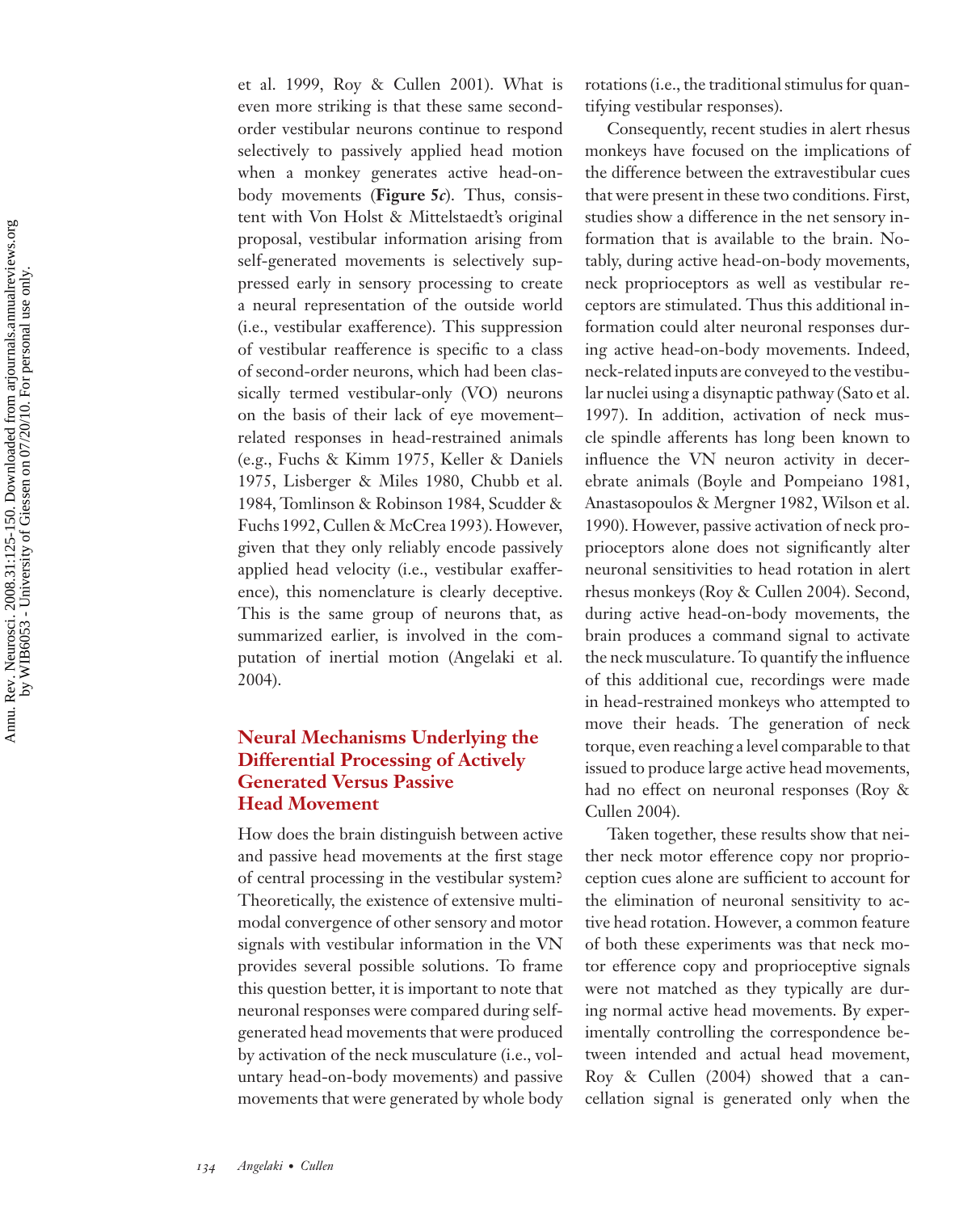

#### **Figure 6**

An internal model of the sensory consequences of active head motion is used to suppress reafference selectively at the vestibular nuclei level. (*a*) Activity of an example VN neuron (*gray filled trace*) during passive whole body rotation. In this condition, only vestibular inputs are available to the central nervous system, and there is no motor efference copy signal because the monkey does not actively move its head. (*b*) Activity of the same neuron during active-head-on body movements. In this condition, the monkey commands an active head movement, so an efference copy signal is theoretically available. In addition, the head movement activates both vestibular and proprioceptive afferents. A prediction of the neuron's activity based on its response to passive head motion is superimposed (*blue trace*). (*c*) The neuron is then recorded as the monkey actively moves its head; however, the head velocity generated by the monkey (*red arrow in schema*) is experimentally cancelled by simultaneously rotating the monkey in the opposite direction (*blue arrow in schema*). Consequently, the head moves relative to the body but not to space. As a result, one finds an efference copy signal, and the neck proprioceptors are activated, but vestibular afferent input is greatly reduced. The neuron's response shows a marked inhibition, in excellent correspondence to that predicted from the difference in response during passive (*a*) vs. active (*b*) head movements (*black superimposed trace*; modified with permission from Roy & Cullen 2004). (*d* ) Schematic to explain the selective elimination of vestibular sensitivity to active head-on-body rotations. Vestibular signals that arise from self-generated head movements are inhibited by a mechanism that compares the brain's internal prediction of the sensory consequences to the actual resultant sensory feedback. Accordingly, during active movements of the head on body, a cancellation signal is gated into the vestibular nuclei only in conditions where the activation of neck proprioceptors matches that expected on the basis of the neck motor command.

activation of neck proprioceptors matches the motor-generated expectation (**Figure 6***a*–*c*). This interaction among vestibular, proprioceptive, and motor efference copy signals occurs as early as the first-order vestibular neurons. In agreement with Von Holst's & Mittelstaedt's original hypothesis, an internal model of the sensory consequences of active head motion (**Figure 6***d* ) is used to selectively suppress reafference at the vestibular nuclei level.

The finding that vestibular reafference is suppressed early in sensory processing has clear analogies with other sensory systems, most notably the electrosensory system of the weakly electric fish (Bell 1981, Bastian 1999, Mohr et al. 2003). This is not unexpected because both systems have presumably evolved from the lateral line (Romer & Parsons 1977). Considerable evidence from work in electric fish demonstrates that cerebellum-like electrosensory lobes play a key role in the attenuation of sensory responses to self-generated stimulation (Bell et al. 1999, Mohr et al. 2003, Sawtell et al. 2007). Consistent with this idea, fMRI studies have suggested that the cerebellum plays a similar role in the suppression of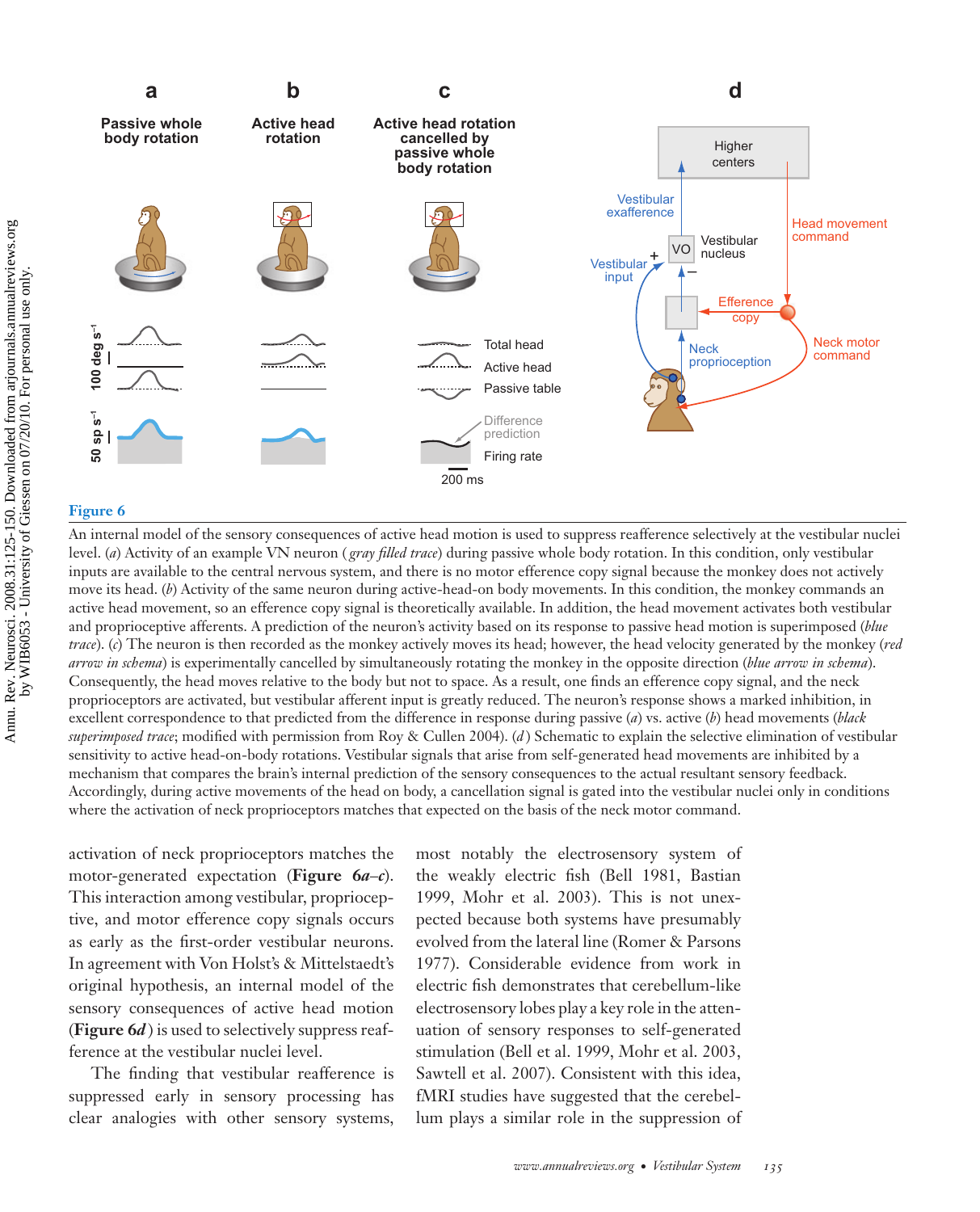tactile stimulation during self-produced tickle (Blakemore et al. 1998, 1999a,b). Identifying the neural representations of the cancellation signal for vestibular reafference promises to be an interesting area of investigation, and the cerebellum is a likely site. However, perhaps an even more interesting question is, how does the brain facilitate the temporal/spatial comparison between proprioceptive inputs and motor commands that is required to cancel reafference? This is a critical point, given that the ability to attenuate incoming vestibular afferent signals depends on this comparison. Yet, not only does peripheral feedback from the movement lag descending motor commands, but also it reflects the spatial complexity of the neck motor system.

The ability to distinguish actively generated and passive stimuli is not a general feature of all early vestibular processing. Positionvestibular-pause (PVP) neurons constitute the middle leg of the three neuron arc that generates the VOR and thus are both sensory and premotor neurons. Unlike VO cells, PVP neurons code head velocity in a manner that depends exclusively on the subject's current gaze strategy. Specifically, vestibular inputs arising from active and passive head movements are similarly encoded, as long as the goal is to stabilize gaze (Roy & Cullen 1998; Roy & Cullen 2002, 2003). In contrast, when the goal is to redirect gaze (e.g., during orienting gaze shifts), neuronal responses to active head movements are suppressed. This finding is logically consistent with the role of these neurons in stabilizing gaze; because during gaze shifts eye movements compensatory to head movement would be counterproductive, the VOR is significantly suppressed (see discussion by Cullen et al. 2004). Also consistent with the proposal that these neurons process vestibular inputs in a manner that depends on the current gaze strategy is the finding that their rotational head movement sensitivity depends on viewing distance (Chen-Huang & McCrea 1999). This is because larger rotational VOR gains are necessary to stabilize near vs. far targets (as a result of the differences in the translations of the target relative to the eye).

In summary, whereas the behaviorally dependent processing of vestibular inputs is a general feature of early vestibular areas, the ability to distinguish actively generated and passive head movements is specific to a distinct population of neurons. The functional significance of this ability to selectively suppress vestibular inputs that arise from self-generated movements is considered next.

## **Functional Implications: Consequences for Motor Control and Spatial Orientation**

The differential processing of vestibular information during active vs. passive head movements is essential for ensuring accurate motor control. This point can be easily appreciated by considering that many of the same neurons that distinguish actively generated from passive head movements control the vestibulocollic reflex (VCR) via their projections to the cervical segments of the spinal cord (Boyle 1993, Boyle et al. 1996, Gdowski & McCrea 1999). The function of the VCR is to assist stabilization of the head in space via activation of the neck musculature during head motion. In situations where it is helpful to stabilize head position in space, the compensatory head movements produced by this reflex are obviously beneficial. Yet, when the behavioral goal is to make an active head movement, the vestibular drive to the reflex pathway would command an inappropriate head movement to move the head in the direction opposite of the intended goal. Thus it is important that VN neurons that control the VCR are less responsive during active head movements. Furthermore, because neurons continue to reliably encode information about passive head-on-body rotations that occur during the execution of voluntary movements (McCrea et al. 1999, Roy & Cullen 2001), they can selectively respond to adjust postural tone in response to any head movements that the brain does not expect. This selectivity is fundamental because recovery from tripping over an obstacle while walking or running requires a selective but robust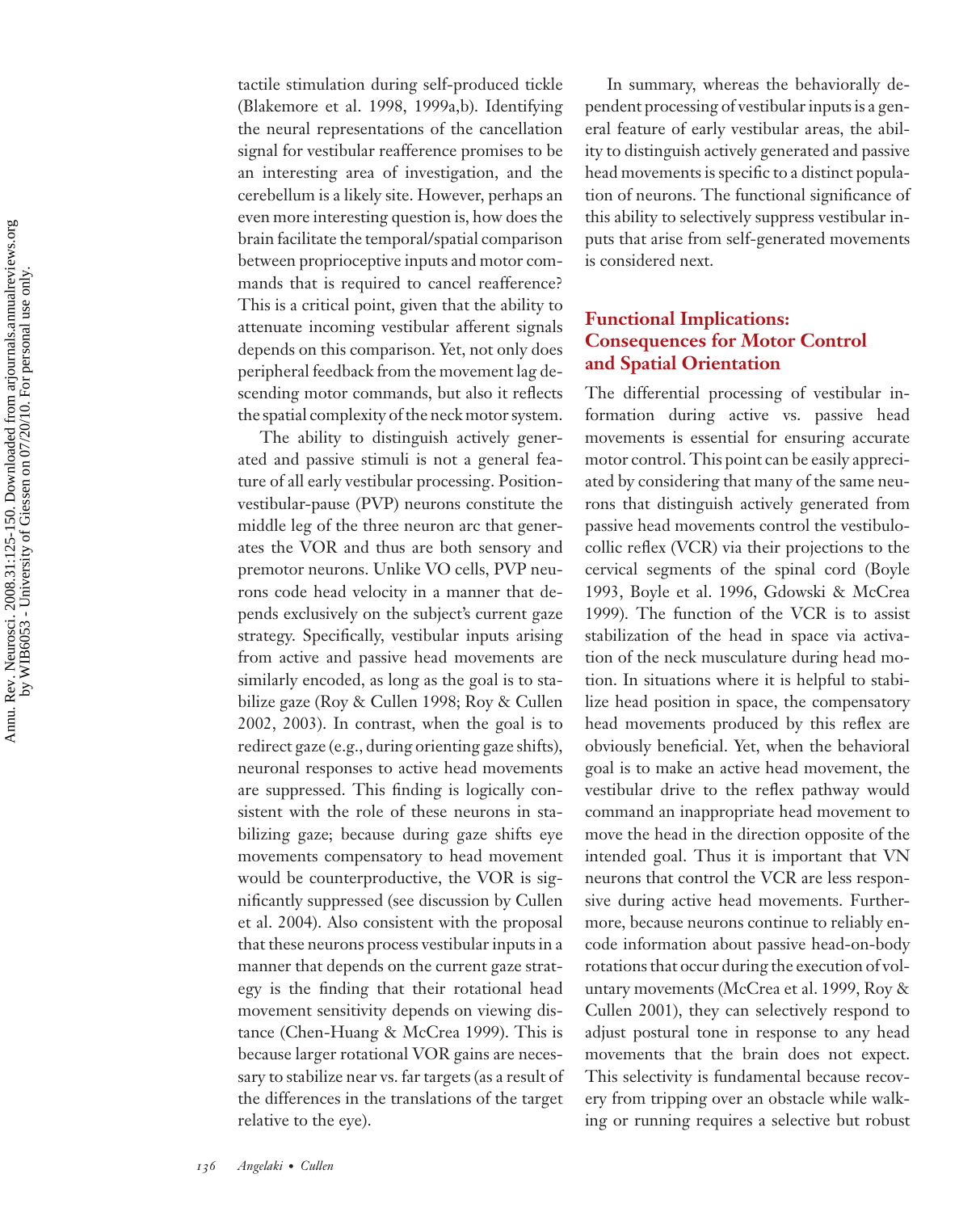postural response to the unexpected vestibular stimulation.

The same VN neurons that distinguish actively generated from passive head movements are also reciprocally interconnected with the fastigial nucleus and nodulus/uvula of the cerebellum. As was detailed in the previous section, the same network (VN, FN, NU) also makes significant contributions to the computation of inertial motion (Angelaki & Hess 1995, Wearne et al. 1998). Results from a preliminary report in the rostral fastigial nucleus show that FN neurons also distinguish actively generated from passive head rotations (Brooks & Cullen 2007). This finding suggests that FN neurons do not compute an estimate of selfmotion during active movements, but rather use multimodal information to compute an exafference signal (i.e., motions applied by the outside world). Because the rostral FN is generally thought to be involved in vestibulo-spinal control, this processing is most likely essential for the regulation of gait and posture.

During self-motion, the ability to distinguish between actively generated and passively applied head movements is not only important for shaping motor commands, but also critical for ensuring perceptual stability (reviewed in Cullen 2004). Notably, Roy & Cullen (2001) asked whether the head movement–related responses of VN neurons might be attenuated not only during active head movements, but also during a more cognitively demanding, less natural, self-motion task. Single-unit recordings were made in the VN of monkeys while they controlled a steering wheel to actively rotate their heads and bodies together through space (**Figure 7**). In contrast to what was observed during active head-on-body movements, all second-order vestibular neurons continued to respond robustly to angular head velocity during these self-generated rotations. Although this result further emphasizes the important role that movement commands and proprioceptive signals play in shaping the responses of secondary vestibular neurons (i.e., during



#### **Figure 7**

Example of a VN neuron response to voluntary combined head-body motion. Head-restrained monkeys manually controlled a steering wheel to rotate the vestibular turntable relative to space. Their goal was to align a turntable-fixed laser target ( $T_{\text{table}}$ ) with a computer-controlled target ( $T_{goal}$ ). The example neuron is typical in that modulation was well predicted by its response to passive head movement. Modified with permission from Roy & Cullen (2001).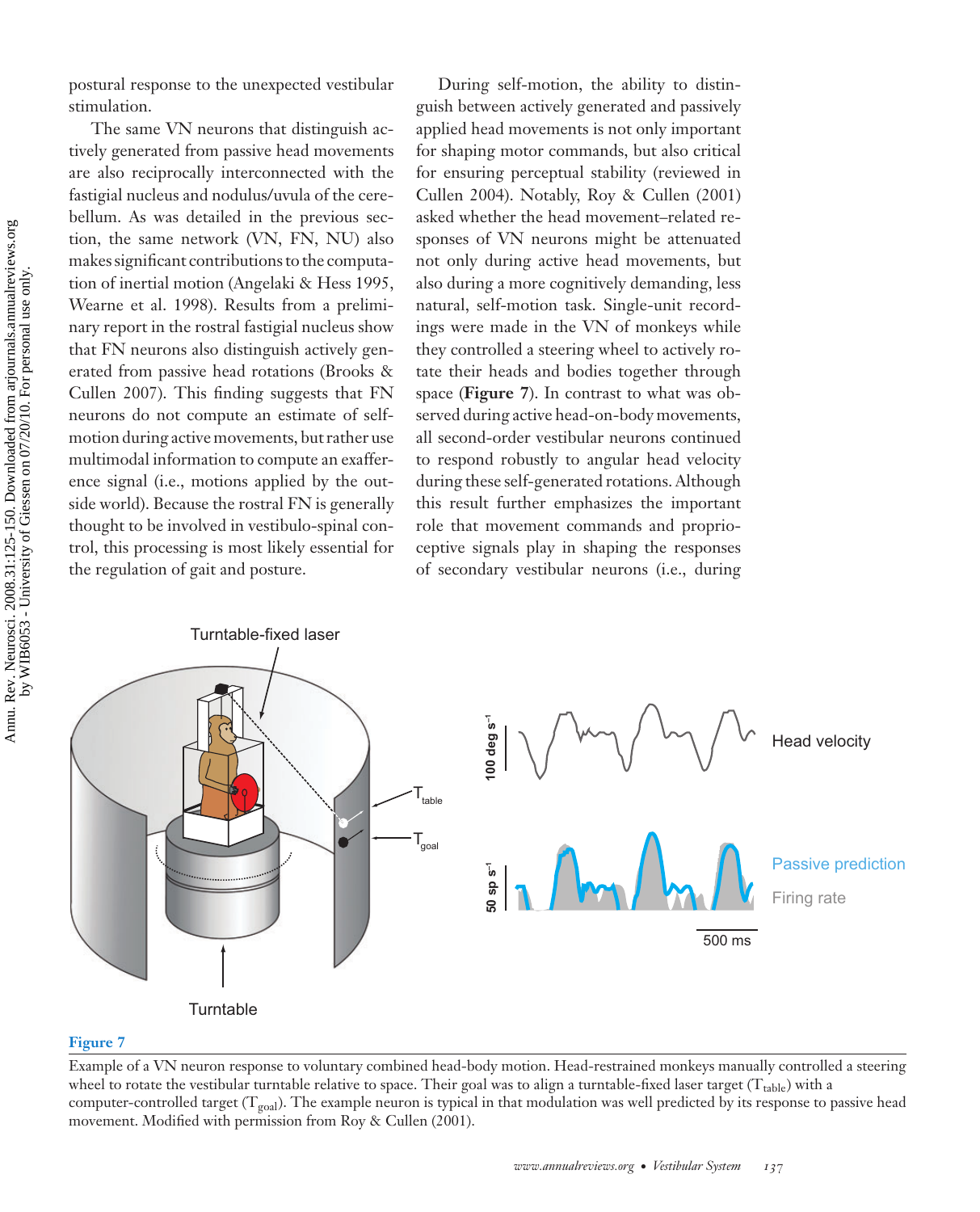natural orienting movements), further training to control movement by steering might have ultimately resulted in the suppression of vestibular responses. For example, after extensive flight training with a particular aircraft, it is common for pilots to make comments such as "the aircraft began to feel like an extension of my limbs." Perhaps this sensation occurs once the brain has built an accurate internal model of the vehicle being driven and in turn is capable of canceling the sensory consequences of motion that result from the manual steering of the aircraft (or vestibular chair). Future studies of motor learning during selfmotion tasks will be required to address this proposal.

These results might also be relevant to the generation of the properties of head direction cells. As summarized in the previous section, the spatial tuning of these cells is currently thought to be created through online integration of the animal's angular head velocity, generally assumed to arise from the vestibular nuclei (reviewed in Brown et al. 2002, Taube 2007). Results from VN studies comparing coding of active vs. passive head movements, however, remain to be incorporated into models of how heading direction is computed. Indeed, one apparent contradiction between these two lines of research is the finding that head direction neurons actually respond far more robustly to active than passive head rotations (Zugaro et al. 2002, Stackman et al. 2003, Bassett et al. 2005). Accordingly, the construction of an accurate internal representation of head direction for these neurons appears to require the integration of multimodal signals (proprioceptive, motor efference copy, and optic field flow) with vestibular inputs.

In summary, the multimodal interactions outlined so far served to mediate particular functions: (*a*) computation of inertial motion and (*b*) isolation of a vestibular exafference signal. However, multisensory interactions involving vestibular information are much more extensive and abundant throughout the brain. Although an explicit coverage of this topic is beyond the scope of this review, in the next section we touch on a fundamental concept that is relevant to these multisensory interactions: the concept of reference frames.

## **REFERENCE FRAMES FOR CODING VESTIBULAR SIGNALS**

A reference frame can be defined as the particular perspective from which an observation of a spatial variable (e.g., position, velocity) is made. All sensorimotor systems that require the encoding or decoding of spatial information must face the issue of reference frames (for reviews, see Cohen & Andersen 2002, Pouget & Snyder 2000). As the otolith organs and semicircular canals are fixed inside the head, both linear acceleration and angular velocity are initially encoded in a head-centered reference frame by the primary receptors (similar to auditory information but unlike visual information, which is encoded in an eye-centered frame). This is fine for controlling eye movements through the VOR because the eyes are also locked in the head. However, because the head can adopt almost any position relative to the body or the world, there is a need to transform vestibular signals into reference frames relevant to the behavior being controlled.

Furthermore, vestibular signals in the brain become strongly multisensory. Investigators have traditionally thought that sensory information from disparate sources (e.g., visual and auditory or vestibular) needs to be brought into a common frame of reference (Cohen & Andersen 2002) before it can be combined in a useful way, although this assumption has recently been challenged (Deneve et al. 2001, Avillac et al. 2005). Next we discuss which reference frames are used to code vestibular signals, i.e., whether vestibular information remains invariant when expressed in eye-, heador body-fixed reference frames. To date, this question has been mainly addressed in two ways: (*a*) Head- vs. body-centered reference frames have been examined in the brainstem and vestibulo-cerebellum; and (*b*) head- vs. eyecentered reference frames have been studied in extrastriate visual cortex.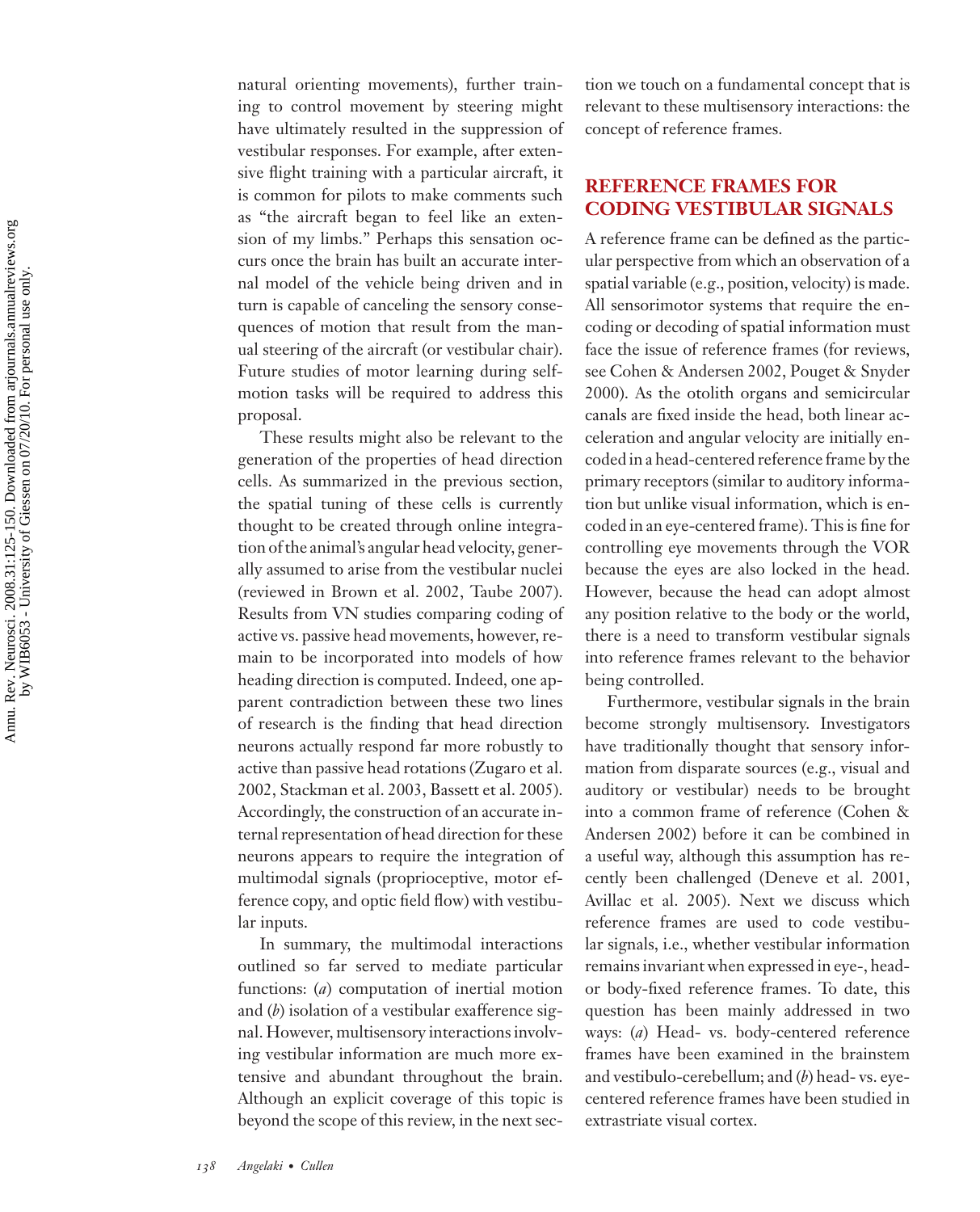## **Head- vs. Body-Centered Reference Frames: Vestibular/Neck Proprioceptive Interactions**

Although the vestibular system alone may be sufficient to compute position and motion of the head, several daily functions including maintenance of posture and balance and perception of self-motion require knowledge of body position, orientation, and movement. By combining vestibular signals, which encode motion in a head-centered frame, with neck proprioceptive information that signals the static position of the head relative to the body, a coordinate transformation could take place to convert motion signals into a bodycentered reference frame.

To test this, one must measure the spatial tuning of central neurons while the motion of the head and body are dissociated, e.g., during

motion along different directions (defined relative to the body) while the head is fixed at different static positions relative to the trunk (**Figure 8***a*). A body-centered reference frame assumes that spatial tuning should be independent of the change in head position and the three tuning curves should superimpose. In contrast, if a cell detects motion in a headcentered reference frame, its preferred movement direction should systematically shift to the left or to the right to reflect the shifted direction of motion in a head reference frame. **Figure 8***b* and *c* show tuning curves from two representative neurons (Shaikh et al. 2004). For the cell in **Figure 8***b*, the directions of maximum and minimum response gains (0◦ and 90◦ motion directions, respectively) were the same for all three head-on-body positions (*blue, orange and red lines superimpose*), indicating a body-fixed reference frame. For the other cell (**Figure 8***c*),



#### **Figure 8**

Head- vs. body-centered reference frames. (*a*) Schematic of the experimental manipulation. Head and body reference frames were dissociated by systematically varying both the direction of translation in the horizontal plane (0◦, 30◦, 60◦, 90◦, 120◦, 150◦, and 180◦, defined relative to the body) and the static orientation of the head relative to the trunk (three different positions were used: straight-ahead and 30◦ rotated to the left/right). (*b*, *c*) Examples of cell response gain plotted as a function of motion direction. For a neuron coding motion in a body-centered reference frame, the spatial tuning curves for the three head-in-trunk positions superimpose (*b*). For a neuron coding motion in a head-centered frame, the three tuning curves are shifted accordingly (*c*). Blue, head 30◦-left; orange, head straight ahead; red, head 30◦-right. Data from Shaikh et al. (2004).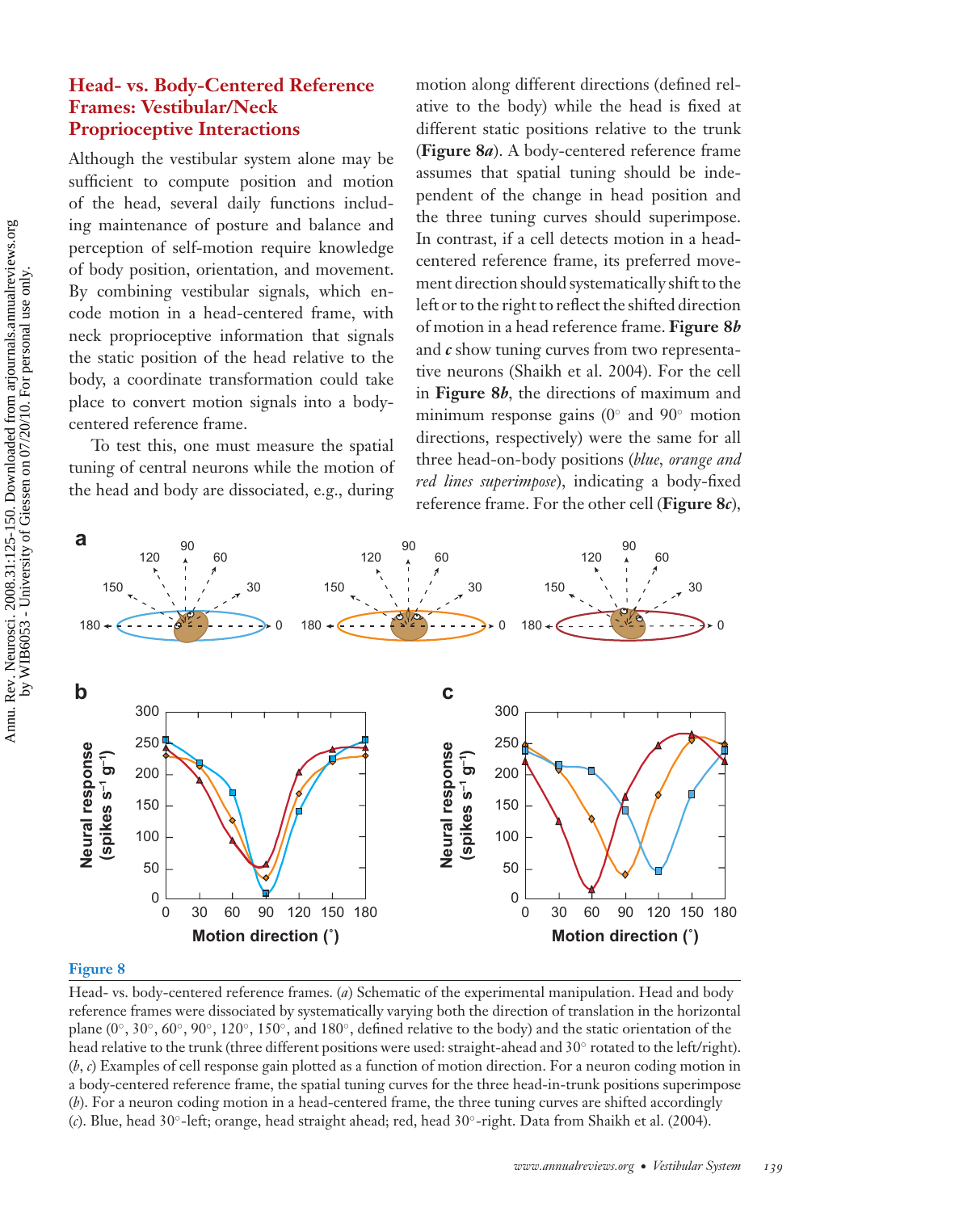the directions of maximum and minimum response gain shifted for the three head-on-body positions, such that they remained fixed relative to the head.

Most neurons in the rostral VN were consistent with the spatial shift expected from a head-centered reference frame, but this was not the case for the rostral FN (Shaikh et al. 2004). In fact, many cells showed intermediate properties: Their tuning curves shifted through an angle that was in-between, suggesting intermediate or a mixture of reference frames. Kleine et al. (2004) reported similar findings regarding a mixture of head- and bodycentered reference frames in the rostral FN using different head-on-trunk positions during rotation, as illustrated with an example cell that codes motion of the body in **Figure 9**. A body-centered reference frame in the FN might be beneficial because the rostral FN represents a main output of the anterior vermis (Voogd 1989) and nodulus/uvula (Voogd et al. 1996), both of which have been implicated in vestibular/proprioceptive interactions for limb and postural control.

To date, reference frame questions in the vestibular system have been studied using passive movements. Do the same coordinate transformations also characterize responses during active movements? Recent findings that FN cell responses are greatly attenuated during active head rotation (Brooks and Cullen 2007) suggest that the same computations may not be required during active movements. A similar logic might apply to higher levels of processing; active and passive information might be processed in ways appropriate to their functional roles. Supporting this idea, recent studies have shown that cortical neurons differentially process active and passive movements (e.g., Klam & Graf 2006, Fukushima et al. 2007).

## **Head- Versus Eye-Centered Reference Frames: Vestibular/ Visual Interactions**

Another example of multisensory vestibular function that faces the problem of reference

frames is that of visual/vestibular interactions. The dorsal subdivision of the medial superior temporal area (MSTd) is one of the likely candidates to mediate the integration of visual and vestibular signals for heading (i.e., translational motion) perception (Duffy 1998; Bremmer et al. 1999; Page & Duffy 2003; Gu et al. 2006a, 2007; Takahashi et al. 2007). It is commonly thought that multisensory neural populations should represent different sensory signals in a common reference frame (Stein & Meredith 1993, Cohen & Andersen 2002). Thus, it might be expected that both visual and vestibular signals in MSTd should code heading in a head-centered reference frame. This would enable neurons to encode a particular motion direction regardless of the sensory modality or eye position.

This hypothesis was recently tested and refuted (Fetsch et al. 2007). Head- vs. eyecentered reference frames were dissociated by manipulating static eye position while quantifying spatial tuning curves, constructed separately for translational inertial motion in the absence of visual motion (vestibular condition) and optic flow simulating translational motion (visual condition). As shown with an example cell in **Figure 10**, the reference frame for vestibular signals was close to head centered but at the population level shifted slightly toward eye centered (Fetsch et al. 2007). In contrast, visual signals continued to be represented in a retinal reference frame. These results contradict the conventional wisdom in two respects. First, reference frames for visual and vestibular heading signals in MSTd remain distinct, although evidence clearly shows that these neurons might mediate multisensory cue integration (Gu et al. 2006b). Thus, sensory signals might not be expressed in a common frame of reference for integration to occur. Second, rather than shifting the visual signals toward a head-centered representation, there was a modest shift of vestibular tuning toward an eye-centered representation. Similar to the results in the cerebellum, several MSTd neurons showed partial shifts and could thus be considered to represent motion direction in an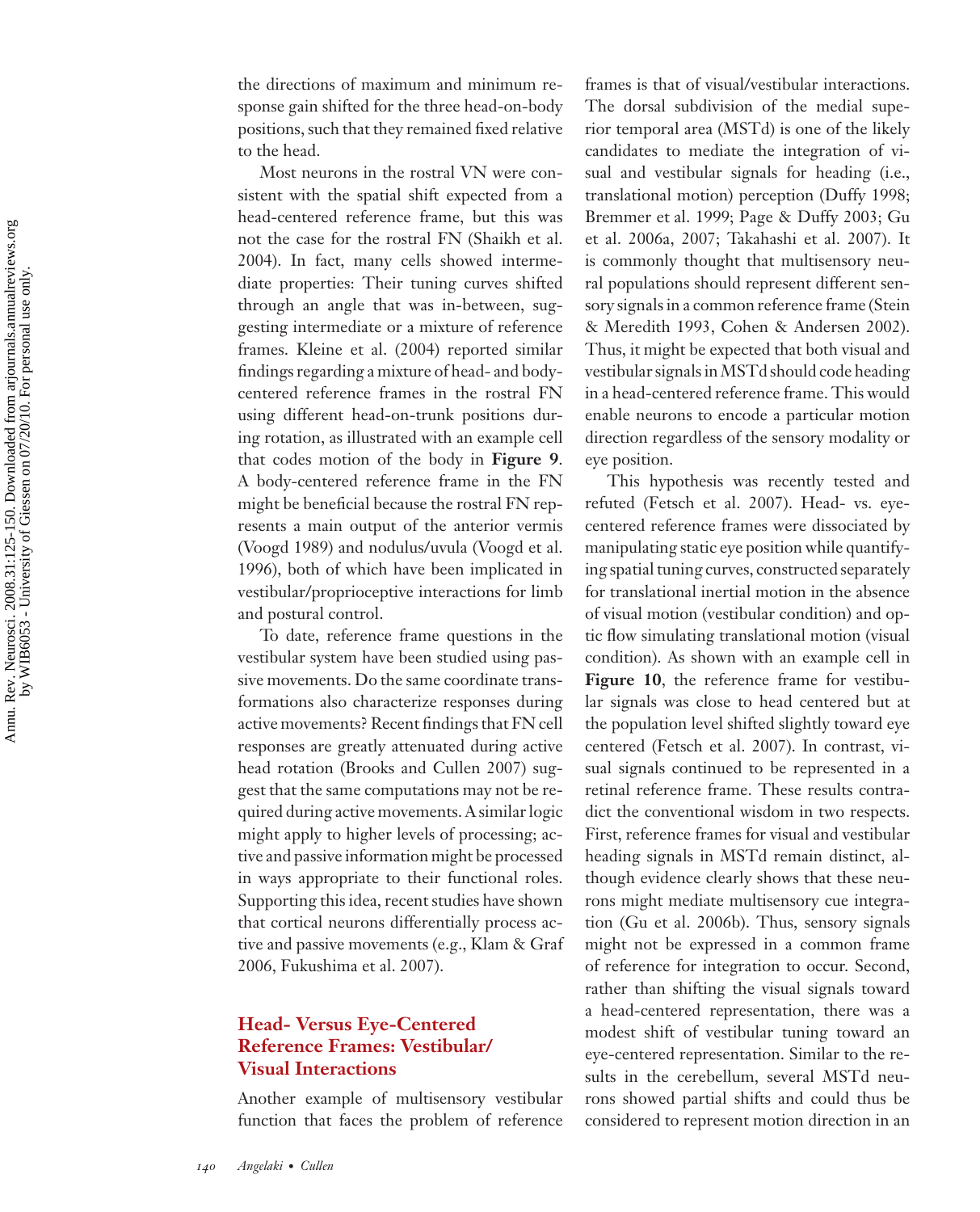

#### **Figure 9**

Head- vs. body-centered reference frames. (*a*) Schematic of the experimental protocol. (*b*) Rotation responses with sinusoidal fit. (*c*) Tuning curves for neuronal gain and phase. Vertical dotted lines (and numbers) illustrate maximum response direction [which changes from pitch (trunk left) to RALP (trunk center) to roll (trunk right)]. RALP: right anterior/left posterior canal axis orientation; LARP: left anterior/right posterior canal axis orientation. Replotted with permission from Kleine et al. (2004).

intermediate frame of reference (Fetsch et al. 2007).

In summary, these results are not consistent with the hypothesis that multisensory areas use a common reference frame to encode visual and vestibular signals. Similar conclusions have also been reached in other cortical and

subcortical areas. For example, unlike visual receptive fields, tactile receptive fields in the ventral intraparietal (VIP) area are purely head centered (Avillac et al. 2005). In addition, visual and auditory receptive fields in VIP, as well as the lateral and medial intraparietal areas (LIP and MIP), exhibit a continuum of reference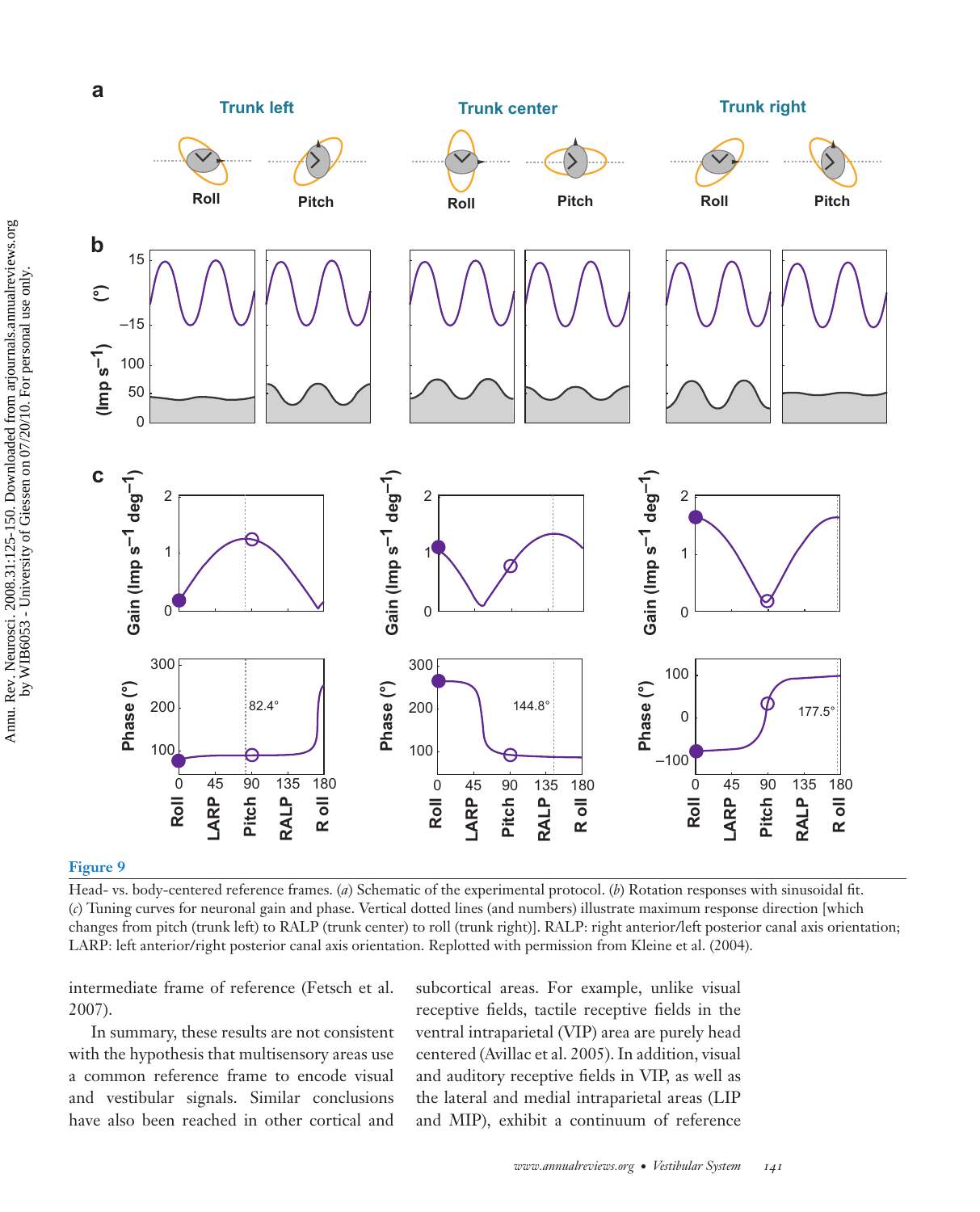

#### **Figure 10**

Three-dimensional heading tuning functions of two example MSTd neurons. (*a*, *b*) Cell 1 was tested in the vestibular condition and cell 2 in the visual condition. Tuning was measured at three different eye positions: −20◦ (*top*), 0◦ (*middle*), and +20◦ (*bottom*). Mean firing rate (*color contour plots*) is plotted as a function of the heading trajectory in spherical coordinates, with the azimuth and elevation of the heading vector represented on the abscissa and ordinate, respectively. For illustration purposes, small white circles are positioned at the preferred heading for each tuning function, computed as a vector sum of responses around the sphere. (*c*) Conventions for defining the real (vestibular) or simulated (visual) motion directions of three-dimensional heading stimuli. Replotted with permission from Fetsch et al. (2007).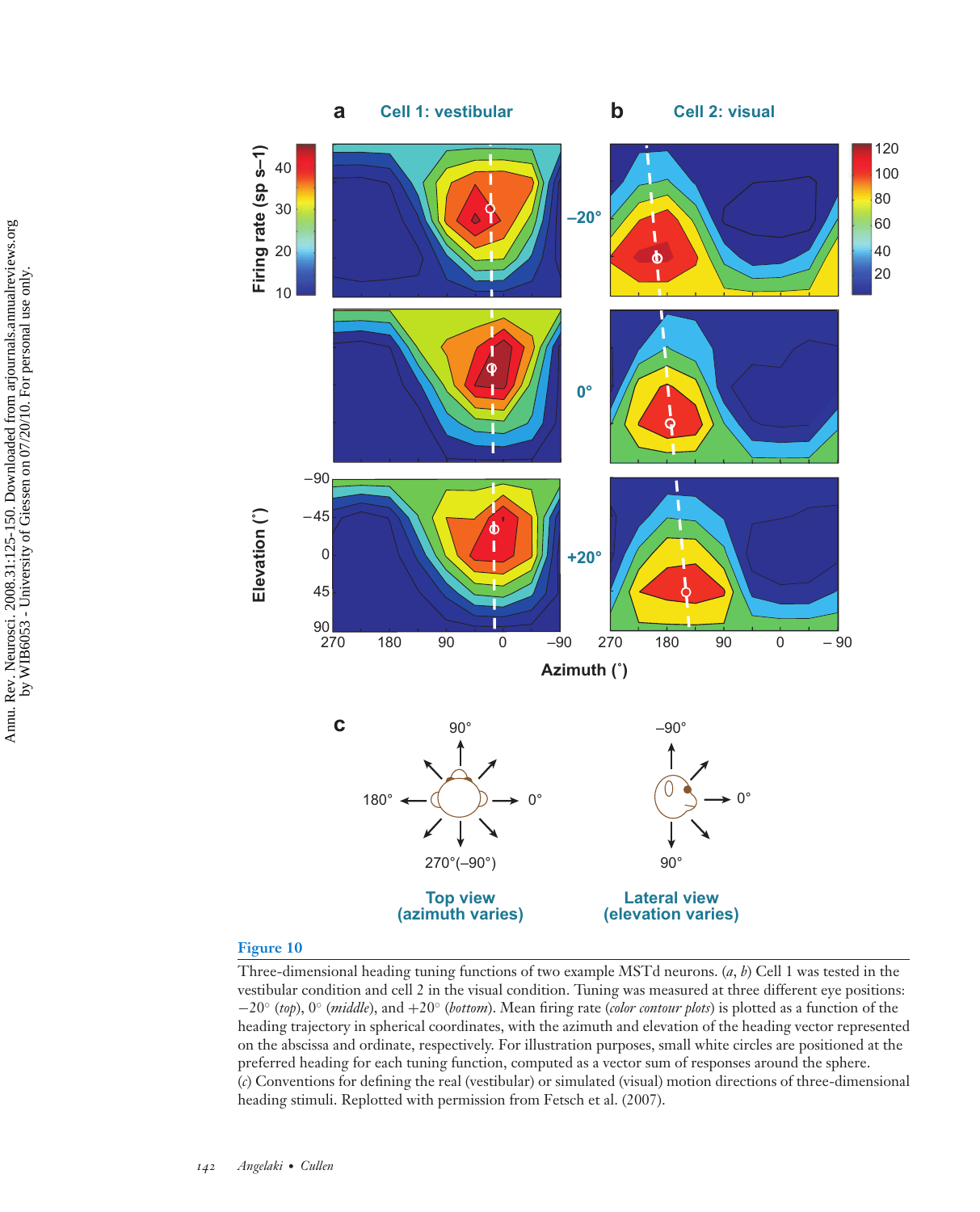frames from head centered to eye centered (Mullette-Gillman et al. 2005, Schlack et al. 2005). Investigators traditionally thought that intermediate frames may represent a middle stage in the process of transforming signals between different reference frames ( Jay & Sparks 1987, Stricanne et al. 1996, Andersen et al. 1997). Alternatively, broadly distributed and/or intermediate reference frames may be computationally useful. According to this latter view, intermediate frames may arise naturally when a multimodal brain area makes recurrent connections with unimodal areas that encode space in their native reference frame (Pouget et al. 2002). Using a recurrent neural network architecture, Pouget and colleagues have shown that a multi-

sensory layer expressing multiple reference frames, combined with an eye position signal, can optimally mediate multisensory integration in the presence of noise (Deneve et al. 2001, Deneve & Pouget 2004). This modeling framework predicts a robust relationship between the relative strength of visual and nonvisual signals and the respective reference frames in a particular brain area (Avillac et al. 2005); the stronger a sensory signal is, the more dominant its native reference frame is. Accordingly, in MSTd, where visual responses are stronger than vestibular responses, an eye-centered reference frame tends to dominate (Fetsch et al. 2007). Future studies of visual/vestibular interactions in other brain areas will be useful in further testing this framework.

#### **SUMMARY POINTS**

- 1. The vestibular system represents our sixth sense. Because of the need for these diverse, multimodal functions, computationally intriguing transformations of vestibular information occur as early as the first-order neurons in the brainstem vestibular nuclei and vestibulo-cerebellum.
- 2. Within a network consisting of the brainstem vestibular nuclei (VN), the most medial of the deep cerebellar (fastigial, FN) nuclei, and the most posterior lobulus (X and IX) of the cerebellar vermis, a critical computation of inertial motion (i.e., how our head moves in space) takes place. Nonlinear interactions between signals from the semicircular canals and otolith organs give the central vestibular system the ability to function as an inertial sensor and contribute critically to both navigation and spatial orientation.
- 3. Neurons at the first central stage of vestibular processing (VN and FN) can also distinguish between self-generated and passive movements. During active movements, a cancellation signal is generated when the activation of proprioceptors matches the motorgenerated expectation. This mechanism eliminates self-generated movements from subsequent computation of orientation and postural control.
- 4. The ability to distinguish actively generated and passive stimuli is not a general feature of all early central vestibular processing; central vestibular neurons process vestibular information in a manner that is consistent with their functional role. For example, central neurons controlling gaze process vestibular information in a behaviorally dependent manner according to current gaze strategy.
- 5. The need for multisensory integration with both proprioceptive and visual signals necessitates that vestibular information is represented in widely different reference frames within the central nervous system. Here we summarize two such examples where vestibular information has been at least partially transformed from a head-fixed to a bodycentered (cerebellar FN) and eye-centered (extrastriate area MSTd) reference frame.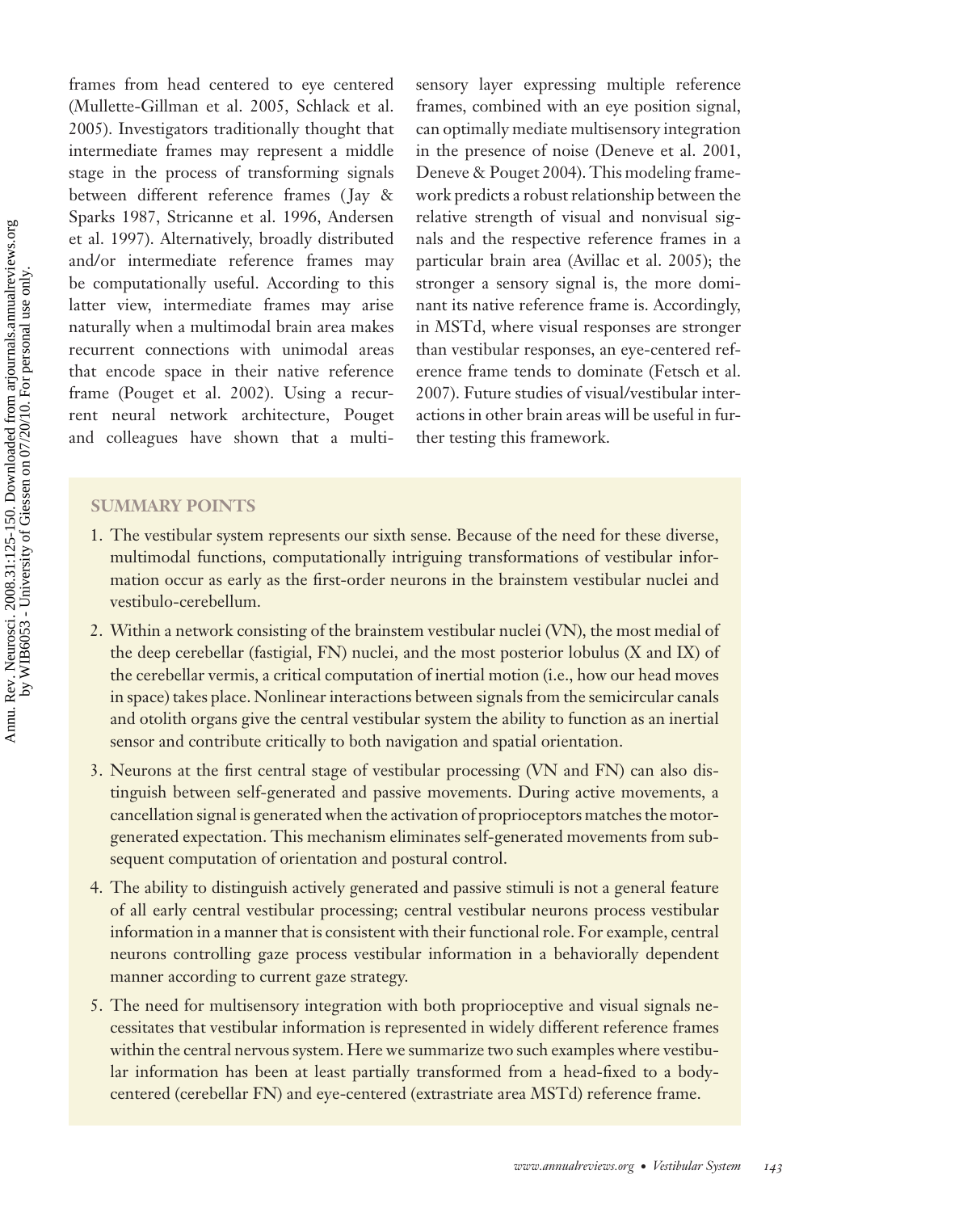#### **FUTURE ISSUES**

- 1. Most of the vestibular signal processing studies have concentrated on the brain stem vestibular nuclei and vestibulo-cerebellum. Vestibular information is also heavily present in the reticular formation, spinal cord, thalamus, and cortex. What are the properties and functions of vestibular information in these diverse brain areas?
- 2. What are the exact relationships between neurons that discriminate translation from tilt and those that have velocity storage properties?
- 3. How does an  $\omega_{\text{EV}}$  signal generate head direction cell activity and contribute to navigation? Although  $\omega_{EH}$  signals have been isolated in single-cell responses that selectively encode for translation, an  $\omega_{EV}$  signal has yet to be identified in single-cell activity.
- 4. The distinction between passive and active head movements in neural activity has so far been tested only during rotation. Whether neurons respond differently during passive and active translational movements has yet to be explored.
- 5. Which information is encoded by cortical areas that contribute to the perception of selfmotion? Can these areas distinguish actively generated from passive head movements? If so, which mechanisms underlie the computation, and what is the functional significance of the information that is ultimately encoded?
- 6. Prior studies describing the transformation of vestibular information from a headcentered to other reference frames (i.e., body-centered and eye-centered) considered only passive head movement stimuli. Is vestibular information encoded in the same reference frames during actively generated movements? Or alternatively, is the necessary transformation of vestibular information behavior dependent?
- 7. The only study of reference frames involving convergent visual and vestibular signals has been in extrastriate visual cortex (area MSTd). However, some form of visual/vestibular convergence (studied mainly by using optokinetic stimulation at low frequencies) already occurs as early as the vestibular nuclei and vestibulo-cerebellum. Which reference frames are used in these interactions? Have vestibular signals been transformed at least partially into an eye-centered reference frame (such as in MSTd)? Or, alternatively, are optokinetic signals coded in a head-centered reference frame?

## **DISCLOSURE STATEMENT**

The authors are not aware of any biases that might be perceived as affecting the objectivity of this review.

#### **ACKNOWLEDGMENTS**

Work presented in this review was supported by NIH grants R01-DC04260 and R01-EY12814, NASA, the Canadian Institutes of Health Research (CIHR), Canadian Space Agency, and the McGill Dawson Chair Program.

#### LITERATURE CITED

Anastasopoulos D, Mergner T. 1982. Canal-neck interaction in vestibular nuclear neurons of the cat. *Exp. Brain Res.* 46:269–80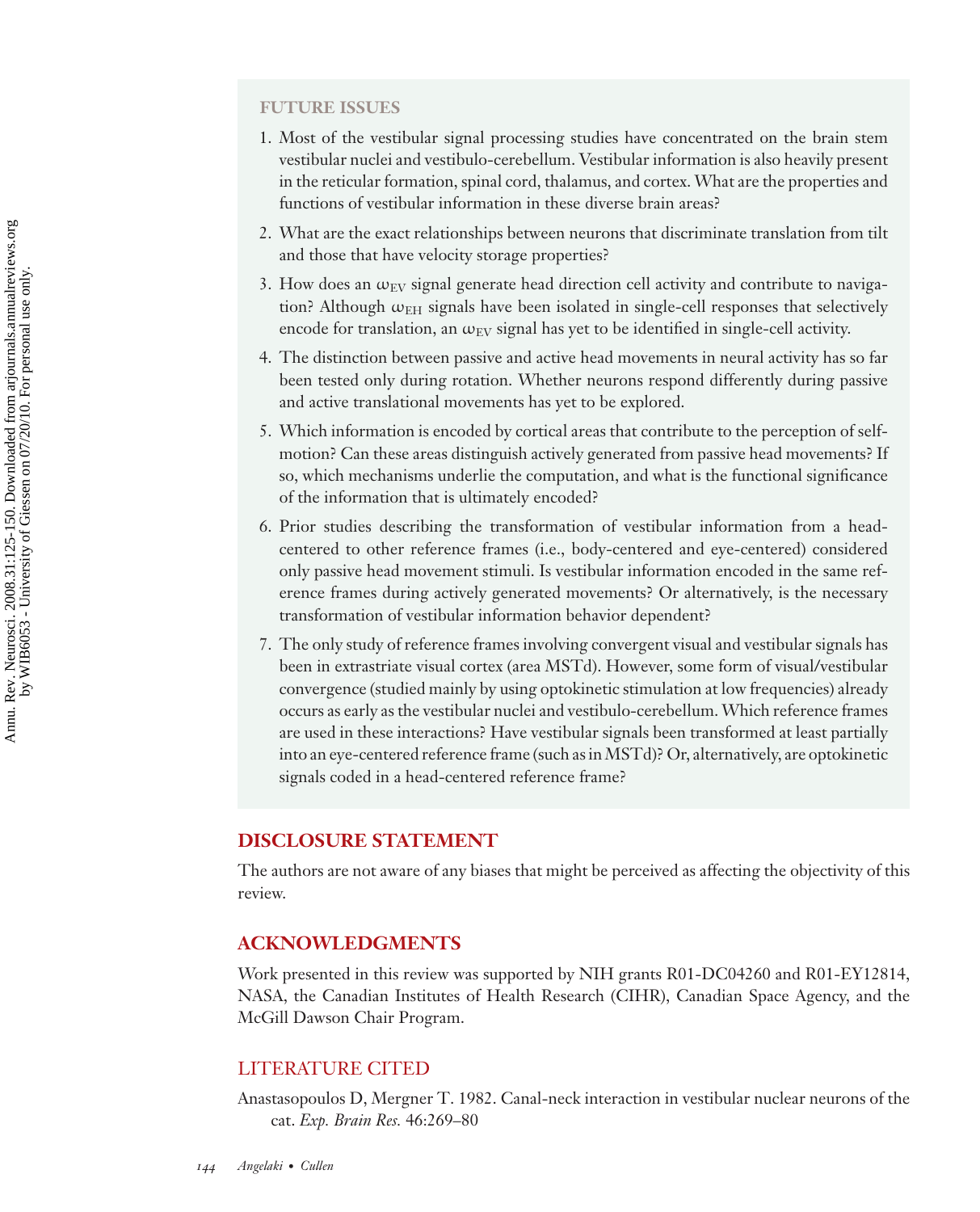- Andersen RA, Snyder LH, Bradley DC, Xing J. 1997. Multimodal representation of space in the posterior parietal cortex and its use in planning movements. *Annu. Rev. Neurosci.* 20:303–30
- Angelaki DE. 2004. Eyes on target: what neurons must do for the vestibuloocular reflex during linear motion. *J. Neurophysiol.* 92:20–35
- Angelaki DE, Hess BJ. 1994. Inertial representation of angular motion in the vestibular system of rhesus monkeys. I. Vestibuloocular reflex. *J. Neurophysiol.* 71:1222–49
- Angelaki DE, Hess BJ. 1995. Inertial representation of angular motion in the vestibular system of rhesus monkeys. II. Otolith-controlled transformation that depends on an intact cerebellar nodulus. *J. Neurophysiol.* 73:1729–51
- Angelaki DE, Hess BJ. 2005. Self-motion-induced eye movements: effects on visual acuity and navigation. *Nat. Rev. Neurosci.* 6:966–76
- Angelaki DE, Hess BJ, Suzuki J. 1995. Differential processing of semicircular canal signals in the vestibulo-ocular reflex. *J. Neurosci.* 15:7201–16
- Angelaki DE, McHenry MQ, Dickman JD, Newlands SD, Hess BJ. 1999. Computation of inertial motion: neural strategies to resolve ambiguous otolith information. *J. Neurosci.* 19:316–27
- Angelaki DE, Shaikh AG, Green AM, Dickman JD. 2004. Neurons compute internal models of the physical laws of motion. *Nature* 430:560–64
- Avillac M, Deneve S, Olivier E, Pouget A, Duhamel JR. 2005. Reference frames for representing visual and tactile locations in parietal cortex. *Nat. Neurosci.* 8:941–49
- Bassett JP, Zugaro MB, Muir GM, Golob EJ, Muller RU, Taube JS. 2005. Passive movements of the head do not abolish anticipatory firing properties of head direction cells. *J. Neurophysiol.* 93:1304–16
- Bastian J. 1999. Plasticity of feedback inputs in the apteronotid electrosensory system. *J. Exp. Biol.* 202:1327–37
- Bell CC. 1981. An efference copy which is modified by reafferent input. *Science* 214:450–53
- Bell CC, Han VZ, Sugawara Y, Grant K. 1999. Synaptic plasticity in the mormyrid electrosensory lobe. *J. Exp. Biol.* 202:1339–47
- Blakemore SJ, Frith CD, Wolpert DM. 1999a. Spatio-temporal prediction modulates the perception of self-produced stimuli. *J. Cogn. Neurosci.* 11:551–59
- Blakemore SJ, Wolpert DM, Frith CD. 1998. Central cancellation of self-produced tickle sensation. *Nat. Neurosci.* 1:635–40
- Blakemore SJ, Wolpert DM, Frith CD. 1999b. The cerebellum contributes to somatosensory cortical activity during self-produced tactile stimulation. *Neuroimage* 10:448–59
- Boyle R. 1993. Activity of medial vestibulospinal tract cells during rotation and ocular movement in the alert squirrel monkey. *J. Neurophysiol.* 70:2176–80
- Boyle R. 2001. Vestibulospinal control of reflex and voluntary head movement. *Ann. N. Y. Acad. Sci.* 942:364–80
- Boyle R, Belton T, McCrea RA. 1996. Responses of identified vestibulospinal neurons to voluntary eye and head movements in the squirrel monkey. *Ann. N. Y. Acad. Sci.* 781:244–63
- Boyle R, Pompeiano O. 1981. Responses of vestibulospinal neurons to neck and macular vestibular inputs in the presence or absence of the paleocerebellum. *Ann. N. Y. Acad. Sci.* 374:373–94
- Bremmer F, Kubischik M, Pekel M, Lappe M, Hoffmann KP. 1999. Linear vestibular self-motion signals in monkey medial superior temporal area. *Ann. N. Y. Acad. Sci.* 871:272–81
- Brooks J, Cullen KE. 2007. Reference frames and reafference in the rostral fastigial nucleus. *Soc. Neurosci. Abstr.* 33:861.2
- Brown JE, Yates BJ, Taube JS. 2002. Does the vestibular system contribute to head direction cell activity in the rat? *Physiol. Behav.* 77:743–48
- Calton JL, Taube JS. 2005. Degradation of head direction cell activity during inverted locomotion. *J. Neurosci.* 25:2420–28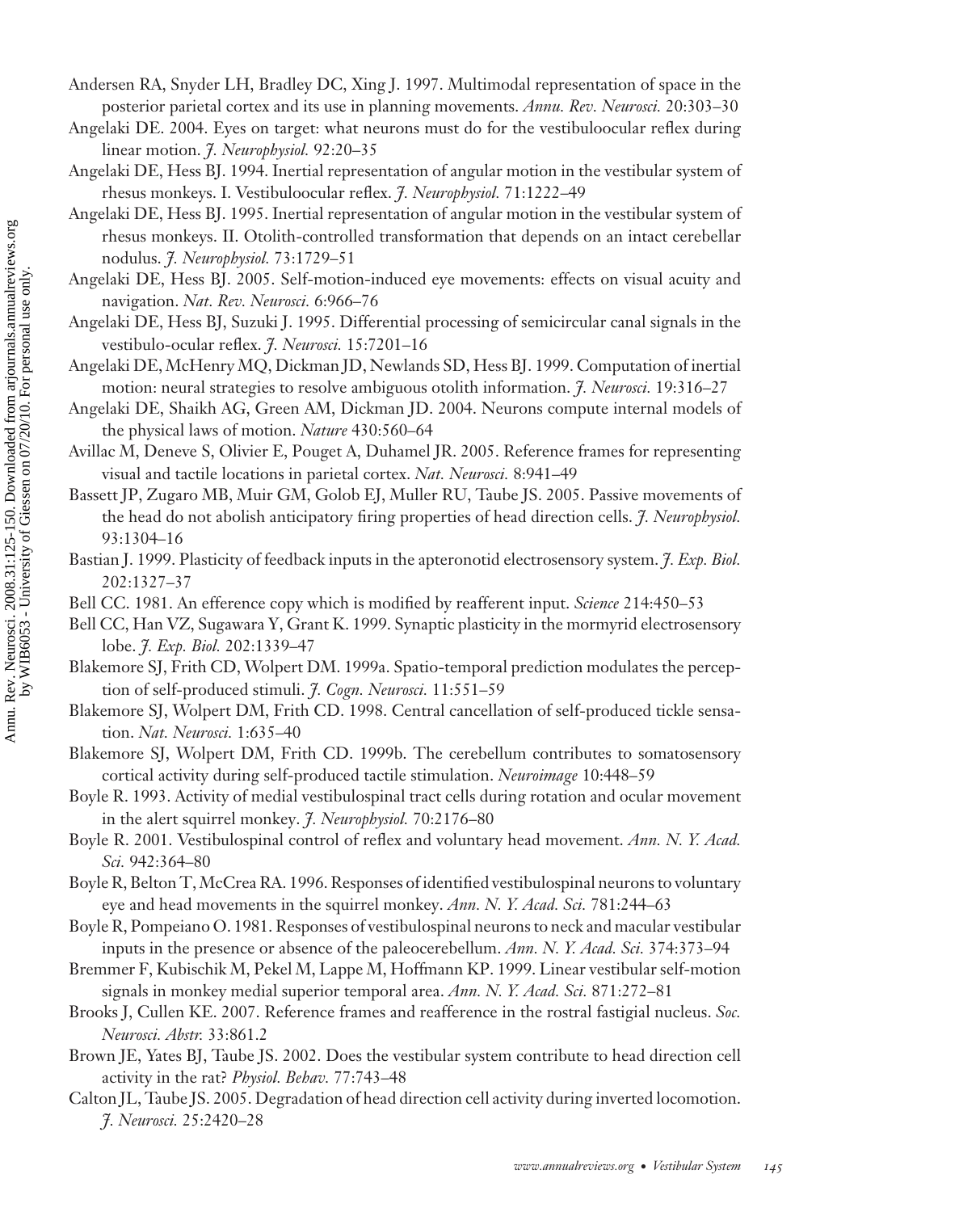- Chen-Huang C, McCrea RA. 1999. Effects of viewing distance on the responses of vestibular neurons to combined angular and linear vestibular stimulation. *J. Neurophysiol.* 81:2538–57
- Chubb MC, Fuchs AF, Scudder CA. 1984. Neuron activity in monkey vestibular nuclei during vertical vestibular stimulation and eye movements. *J. Neurophysiol.* 52:724–42
- Clark B, Graybiel A. 1963. Contributing factors in the perception of the oculogravic illusion. *Am. J. Psychol.* 76:18–27
- Clark B, Graybiel A. 1966. Factors contributing to the delay in the perception of the oculogravic illusion. *Am. J. Psychol.* 79:377–88
- Cohen YE, Andersen RA. 2002. A common reference frame for movement plans in the posterior parietal cortex. *Nat. Rev. Neurosci.* 3:553–62
- Cullen KE. 2004. Sensory signals during active versus passive movement. *Curr. Opin. Neurobiol.* 14:698–706
- Cullen KE, Huterer M, Braidwood DA, Sylvestre PA. 2004. Time course of vestibuloocular reflex suppression during gaze shifts. *J. Neurophysiol.* 92:3408–22
- Cullen KE, McCrea RA. 1993. Firing behavior of brain stem neurons during voluntary cancellation of the horizontal vestibuloocular reflex. I. Secondary vestibular neurons. *J. Neurophysiol.* 70:828–43
- Cullen KE, Minor LB. 2002. Semicircular canal afferents similarly encode active and passive headon-body rotations: implications for the role of vestibular efference. *J. Neurosci.* 22:RC226
- Cullen KE, Roy JE. 2004. Signal processing in the vestibular system during active versus passive head movements. *J. Neurophysiol.* 91:1919–33
- Decety J. 1996. Neural representations for action. *Rev. Neurosci.* 7:285–97
- Deneve S, Latham PE, Pouget A. 2001. Efficient computation and cue integration with noisy population codes. *Nat. Neurosci.* 4:826–31
- Deneve S, Pouget A. 2004. Bayesian multisensory integration and cross-modal spatial links. *J. Physiol. Paris* 98:249–58
- Dichgans J, Held R, Young LR, Brandt T. 1972. Moving visual scenes influence the apparent direction of gravity. *Science* 178:1217–19
- Duffy CJ. 1998. MST neurons respond to optic flow and translational movement. *J. Neurophysiol.* 80:1816–27
- Edwards DH, Heitler WJ, Krasne FB. 1999. Fifty years of a command neuron: the neurobiology of escape behavior in the crayfish. *Trends Neurosci.* 22:153–61
- Farrer C, Franck N, Paillard J, Jeannerod M. 2003. The role of proprioception in action recognition. *Conscious Cogn.* 12:609–19
- Fernandez C, Goldberg JM. 1976. Physiology of peripheral neurons innervating otolith organs of the squirrel monkey. I. Response to static tilts and to long-duration centrifugal force. *J. Neurophysiol.* 39:970–84
- Fetsch CR, Wang S, Gu Y, DeAngelis GC, Angelaki DE. 2007. Spatial reference frames of visual, vestibular, and multimodal heading signals in the dorsal subdivision of the medial superior temporal area. *J. Neurosci.* 27:700–12
- Fitzpatrick RC, Butler JE, Day BL. 2006. Resolving head rotation for human bipedalism. *Curr. Biol.* 16:1509–14
- Fuchs AF, Kimm J. 1975. Unit activity in vestibular nucleus of the alert monkey during horizontal angular acceleration and eye movement. *J. Neurophysiol.* 38:1140–61
- Fukushima K, Akao T, Saito H, Kurkin S, Fukushima J, Peterson BW. 2007. Neck proprioceptive signals in pursuit neurons in the frontal eye fields (FEF) of monkeys. *Soc. Neurosci. Abstr.* 33:398.5
- Gdowski GT, McCrea RA. 1999. Integration of vestibular and head movement signals in the vestibular nuclei during whole-body rotation. *J. Neurophysiol.* 82:436–49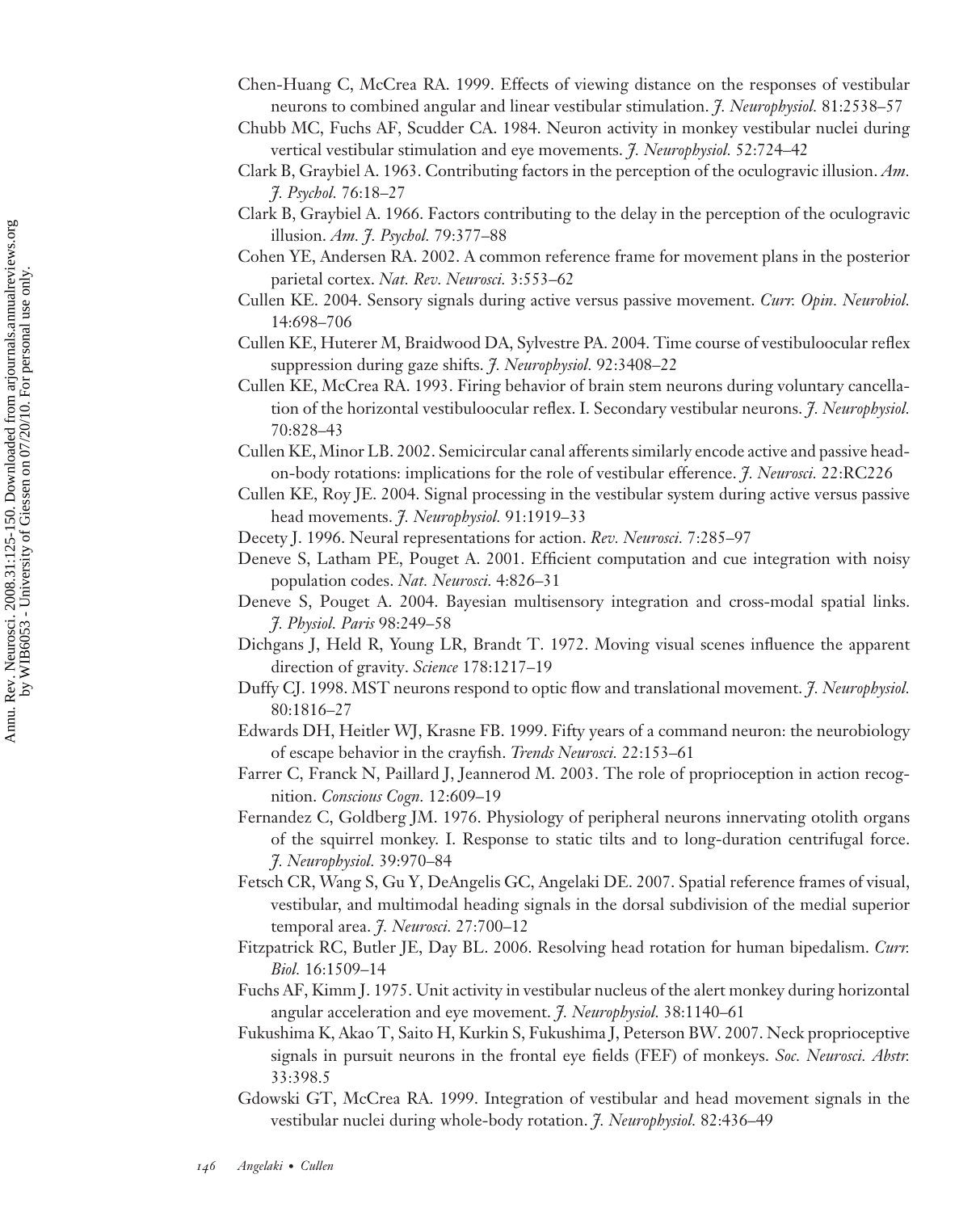- Glasauer S. 1995. Linear acceleration perception: frequency dependence of the hilltop illusion. *Acta Otolaryngol. Suppl.* 520(Pt. 1):37–40
- Glasauer S, Merfeld DM. 1997. Modeling three-dimensional responses during complex motion stimulation. In *Three-Dimensional Kinematics of Eye, Head and Limb Movements*, ed. M Fetter, T Haslwanter, H Misslisch, D Tweed, pp. 387–98. Amsterdam: Harwood Acad.
- Goldberg JM. 2000. Afferent diversity and the organization of central vestibular pathways. *Exp. Brain Res.* 130:277–97
- Goldberg JM, Fernandez C. 1975. Vestibular mechanisms. *Annu. Rev. Physiol.* 37:129–62
- Graybiel A. 1952. Oculogravic illusion. *AMA Arch. Ophthalmol.* 48:605–15
- Green AM, Angelaki DE. 2003. Resolution of sensory ambiguities for gaze stabilization requires a second neural integrator. *J. Neurosci.* 23:9265–75
- Green AM, Angelaki DE. 2004. An integrative neural network for detecting inertial motion and head orientation. *J. Neurophysiol.* 92:905–25
- Green AM, Shaikh AG, Angelaki DE. 2005. Sensory vestibular contributions to constructing internal models of self-motion. *J. Neural. Eng.* 2:S164–79
- Gu Y, Angelaki DE, DeAngelis GC. 2006a. Sensory integration for heading perception in area MSTd: I. Neuronal and psychophysical sensitivity to visual and vestibular heading cues. *Soc. Neurosci. Abstr.* 306.8
- Gu Y, DeAngelis GC, Angelaki DE. 2007. A functional link between area MSTd and heading perception based on vestibular signals. *Nat. Neurosci.* 10(8):1038–47
- Gu Y, Watkins PV, Angelaki DE, DeAngelis GC. 2006b. Visual and nonvisual contributions to three-dimensional heading selectivity in the medial superior temporal area. *J. Neurosci.* 26:73–85
- Hjelmstad G, Parks G, Bodznick D. 1996. Motor corollary discharge activity and sensory responses related to ventilation in the skate vestibulolateral cerebellum: implications for electrosensory processing. *J. Exp. Biol.* 199:673–81
- Howard IP, Hu G. 2001. Visually induced reorientation illusions. *Perception* 30:583–600
- Jay MF, Sparks DL. 1987. Sensorimotor integration in the primate superior colliculus. II. Coordinates of auditory signals. *J. Neurophysiol.* 57:35–55
- Kaptein RG, Van Gisbergen JA. 2006. Canal and otolith contributions to visual orientation constancy during sinusoidal roll rotation. *J. Neurophysiol.* 95:1936–48
- Keller EL, Daniels PD. 1975. Oculomotor related interaction of vestibular and visual stimulation in vestibular nucleus cells in alert monkey. *Exp. Neurol.* 46:187–98
- Klam F, Graf W. 2006. Discrimination between active and passive head movements by macaque ventral and medial intraparietal cortex neurons. *J. Physiol.* 574:367–86
- Kleine JF, Guan Y, Kipiani E, Glonti L, Hoshi M, Buttner U. 2004. Trunk position influences vestibular responses of fastigial nucleus neurons in the alert monkey. *J. Neurophysiol.* 91:2090– 100
- Krasne FB, Bryan JS. 1973. Habituation: regulation through presynaptic inhibition. *Science* 182:590–92
- Lisberger SG, Miles FA. 1980. Role of primate medial vestibular nucleus in long-term adaptive plasticity of vestibuloocular reflex. *J. Neurophysiol.* 43:1725–45
- McCrea RA, Gdowski GT, Boyle R, Belton T. 1999. Firing behavior of vestibular neurons during active and passive head movements: vestibulo-spinal and other noneye-movement related neurons. *J. Neurophysiol.* 82:416–28
- McNeilage PR, Banks MS, Berger DR, Bulthoff HH. 2007. A Bayesian model of the disambiguation of gravitoinertial force by visual cues. *Exp. Brain Res.* 179(2):263–90
- Merfeld DM. 1995. Modeling the vestibulo-ocular reflex of the squirrel monkey during eccentric rotation and roll tilt. *Exp. Brain Res.* 106:123–34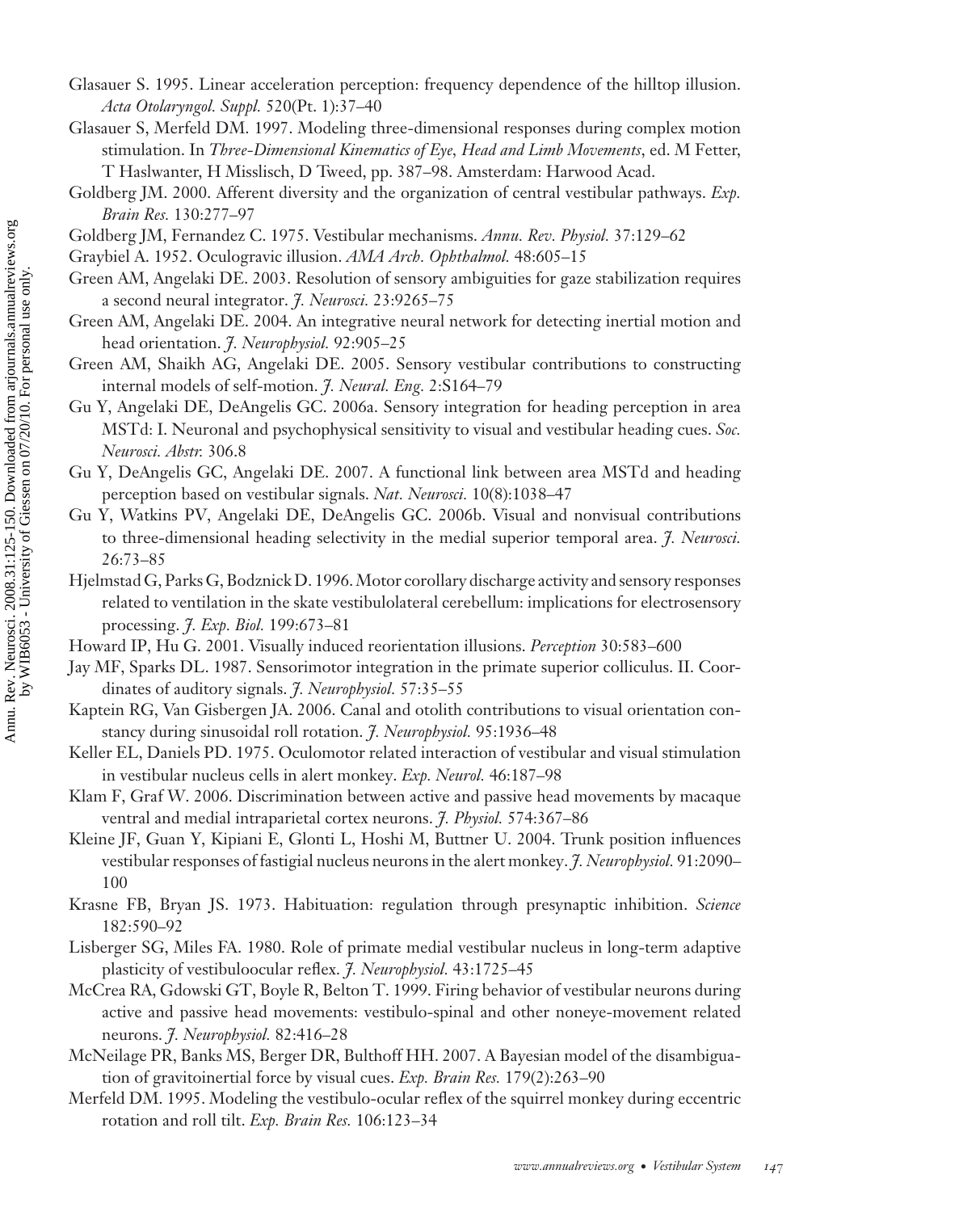- Merfeld DM, Park S, Gianna-Poulin C, Black FO, Wood S. 2005a. Vestibular perception and action employ qualitatively different mechanisms. I. Frequency response of VOR and perceptual responses during Translation and Tilt. *J. Neurophysiol.* 94:186–98
- Merfeld DM, Park S, Gianna-Poulin C, Black FO, Wood S. 2005b. Vestibular perception and action employ qualitatively different mechanisms. II. VOR and perceptual responses during combined Tilt&Translation. *J. Neurophysiol.* 94:199–205
- Merfeld DM, Young LR, Paige GD, Tomko DL. 1993. Three dimensional eye movements of squirrel monkeys following postrotatory tilt. *J. Vestib. Res.* 3:123–39
- Merfeld DM, Zupan L, Peterka RJ. 1999. Humans use internal models to estimate gravity and linear acceleration. *Nature* 398:615–18
- Merfeld DM, Zupan LH. 2002. Neural processing of gravitoinertial cues in humans. III. Modeling tilt and translation responses. *J. Neurophysiol.* 87:819–33
- Merfeld DM, Zupan LH, Gifford CA. 2001. Neural processing of gravito-inertial cues in humans. II. Influence of the semicircular canals during eccentric rotation. *J. Neurophysiol.* 85:1648–60
- Mergner T, Glasauer S. 1999. A simple model of vestibular canal-otolith signal fusion. *Ann. N. Y. Acad. Sci.* 871:430–34
- Mohr C, Roberts PD, Bell CC. 2003. The mormyromast region of the mormyrid electrosensory lobe. I. Responses to corollary discharge and electrosensory stimuli. *J. Neurophysiol.* 90:1193– 210
- Muir GM, Carey JP, Hirvonen TP, Minor LB, Taube JS. 2004. Head direction cell activity is unstable following plugging of the semicircular canals in the freely-moving chinchilla. *Soc. Neurosci. Abstr.* 868.11
- Mullette-Gillman OA, Cohen YE, Groh JM. 2005. Eye-centered, head-centered, and complex coding of visual and auditory targets in the intraparietal sulcus. *J. Neurophysiol.* 94:2331–52
- Page WK, Duffy CJ. 2003. Heading representation in MST: sensory interactions and population encoding. *J. Neurophysiol.* 89:1994–2013
- Pouget A, Deneve S, Duhamel JR. 2002. A computational perspective on the neural basis of multisensory spatial representations. *Nat. Rev. Neurosci.* 3:741–47
- Pouget A, Snyder LH. 2000. Computational approaches to sensorimotor transformations. *Nat. Neurosci.* 3(Suppl.):1192–98
- Poulet JF, Hedwig B. 2003. Corollary discharge inhibition of ascending auditory neurons in the stridulating cricket. *J. Neurosci.* 23:4717–25
- Poulet JF, Hedwig B. 2006. The cellular basis of a corollary discharge. *Science* 311:518–22
- Raphan T, Cohen B. 2002. The vestibulo-ocular reflex in three dimensions. *Exp. Brain Res.* 145:1– 27
- Raphan T, Matsuo V, Cohen B. 1979. Velocity storage in the vestibulo-ocular reflex arc (VOR). *Exp. Brain Res.* 35:229–48
- Romer A, Parsons TS. 1977. *The Vertebrate Body*. Philadelphia: Saunders
- Roy JE, Cullen KE. 1998. A neural correlate for vestibulo-ocular reflex suppression during voluntary eye-head gaze shifts. *Nat. Neurosci.* 1:404–10
- Roy JE, Cullen KE. 2001. Selective processing of vestibular reafference during self-generated head motion. *J. Neurosci.* 21:2131–42
- Roy JE, Cullen KE. 2002. Vestibuloocular reflex signal modulation during voluntary and passive head movements. *J. Neurophysiol.* 87:2337–57
- Roy JE, Cullen KE. 2003. Brain stem pursuit pathways: dissociating visual, vestibular, and proprioceptive inputs during combined eye-head gaze tracking. *J. Neurophysiol.* 90:271–90
- Roy JE, Cullen KE. 2004. Dissociating self-generated from passively applied head motion: neural mechanisms in the vestibular nuclei. *J. Neurosci.* 24:2102–11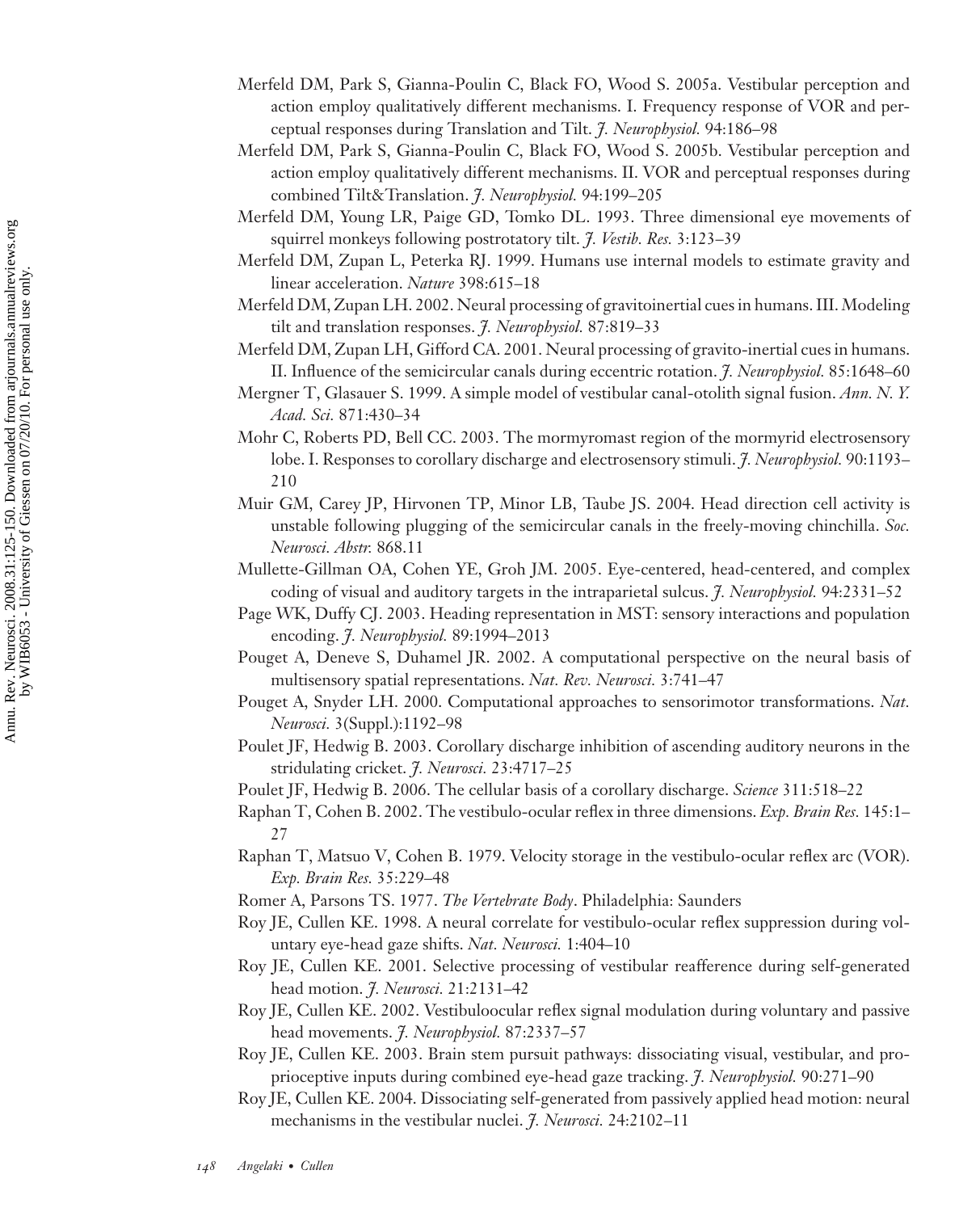- Sadeghi SG, Minor LB, Cullen KE. 2007. Response of vestibular-nerve afferents to active and passive rotations under normal conditions and after unilateral labyrinthectomy. *J. Neurophysiol.* 97(2):1503–14
- Sato H, Ohkawa T, Uchino Y, Wilson VJ. 1997. Excitatory connections between neurons of the central cervical nucleus and vestibular neurons in the cat. *Exp. Brain Res.* 115:381–86
- Sawtell NB, Williams A, Bell CC. 2007. Central control of dendritic spikes shapes the responses of Purkinje-like cells through spike timing-dependent synaptic plasticity. *J. Neurosci.* 27:1552– 65
- Schlack A, Sterbing-D'Angelo SJ, Hartung K, Hoffmann KP, Bremmer F. 2005. Multisensory space representations in the macaque ventral intraparietal area. *J. Neurosci.* 25:4616–25
- Scudder CA, Fuchs AF. 1992. Physiological and behavioral identification of vestibular nucleus neurons mediating the horizontal vestibuloocular reflex in trained rhesus monkeys. *J. Neurophysiol.* 68:244–64
- Seidman SH, Telford L, Paige GD. 1998. Tilt perception during dynamic linear acceleration. *Exp. Brain Res.* 119:307–14
- Shaikh AG, Green AM, Ghasia FF, Newlands SD, Dickman JD, Angelaki DE. 2005. Sensory convergence solves a motion ambiguity problem. *Curr. Biol.* 15:1657–62
- Shaikh AG, Meng H, Angelaki DE. 2004. Multiple reference frames for motion in the primate cerebellum. *J. Neurosci.* 24:4491–97
- Sherrington CS. 1906. *Integrative Action of the Nervous System*. New York: Scribner
- Stackman RW, Golob EJ, Bassett JP, Taube JS. 2003. Passive transport disrupts directional path integration by rat head direction cells. *J. Neurophysiol.* 90:2862–74
- Stackman RW, Taube JS. 1997. Firing properties of head direction cells in the rat anterior thalamic nucleus: dependence on vestibular input. *J. Neurosci.* 17:4349–58
- Stackman RW, Tullman ML, Taube JS. 2000. Maintenance of rat head direction cell firing during locomotion in the vertical plane. *J. Neurophysiol.* 83:393–405
- Stein BE, Meredith MA. 1993. *The Merging of the Senses*. Cambridge, MA: Bradford
- Stricanne B, Andersen RA, Mazzoni P. 1996. Eye-centered, head-centered, and intermediate coding of remembered sound locations in area LIP. *J. Neurophysiol.* 76:2071–76
- Takahashi K, Gu Y, May PJ, Newlands SD, DeAngelis GC, Angelaki DE. 2007. Multi-modal coding of three-dimensional rotation in area MSTd: comparison of visual and vestibular selectivity. *J. Neurosci.* 27(36):9742–56
- Taube JS. 2007. The head direction signal: origins and sensory-motor integration. *Annu. Rev. Neurosci.* 30:181–207
- Tomlinson RD, Robinson DA. 1984. Signals in vestibular nucleus mediating vertical eye movements in the monkey. *J. Neurophysiol.* 51:1121–36
- von Helmholtz H. 1925. *Handbuch der Physiologischen Optik* [*Treatise on Physiological Optics*], ed. JPC Southall, pp. 44–51. Rochester: Opt. Soc. Am.
- von Holst E, Mittelstaedt H. 1950. Das reafferenzprinzip. *Naturwissenschaften* 37:464–76
- Voogd J. 1989. Parasagittal zones and compartments of the anterior vermis of the cat cerebellum. *Exp. Brain Res.* 17:3–19
- Voogd J, Gerrits NM, Ruigrok TJ. 1996. Organization of the vestibulocerebellum. *Ann. N. Y. Acad. Sci.* 781:553–79
- Wearne S, Raphan T, Cohen B. 1998. Control of spatial orientation of the angular vestibuloocular reflex by the nodulus and uvula. *J. Neurophysiol.* 79:2690–715
- Wilson VJ, Schor RH. 1999. The neural substrate of the vestibulocollic reflex. What needs to be learned. *Exp. Brain Res.* 129:483–93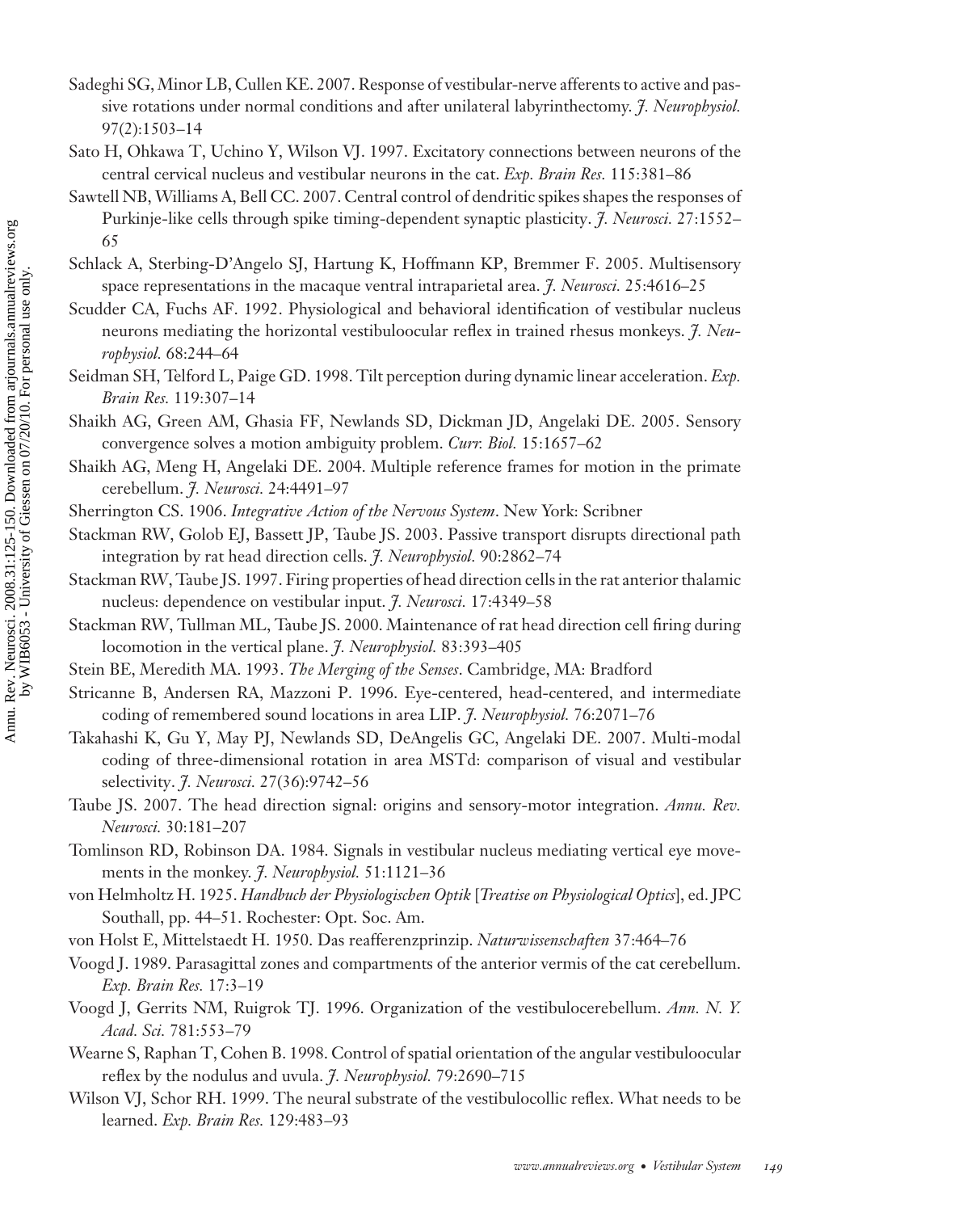- Wilson VJ, Yamagata Y, Yates BJ, Schor RH, Nonaka S. 1990. Response of vestibular neurons to head rotations in vertical planes. III. Response of vestibulocollic neurons to vestibular and neck stimulation. *J. Neurophysiol.* 64:1695–703
- Wolpert DM, Ghahramani Z, Jordan MI. 1995. An internal model for sensorimotor integration. *Science* 269:1880–82
- Yakusheva TA, Shaikh AG, Green AM, Blazquez PM, Dickman JD, Angelaki DE. 2007. Purkinje cells in posterior cerebellar vermis encode motion in an inertial reference frame. *Neuron* 54:973–85
- Zugaro MB, Berthoz A, Wiener SI. 2002. Peak firing rates of rat anterodorsal thalamic head direction cells are higher during faster passive rotations. *Hippocampus* 12:481–86
- Zupan LH, Merfeld DM. 2003. Neural processing of gravito-inertial cues in humans. IV. Influence of visual rotational cues during roll optokinetic stimuli. *J. Neurophysiol.* 89:390–400
- Zupan LH, Merfeld DM, Darlot C. 2002. Using sensory weighting to model the influence of canal, otolith and visual cues on spatial orientation and eye movements. *Biol. Cybern.* 86:209–30
- Zupan LH, Peterka RJ, Merfeld DM. 2000. Neural processing of gravito-inertial cues in humans. I. Influence of the semicircular canals following postrotatory tilt. *J. Neurophysiol.* 84:2001–15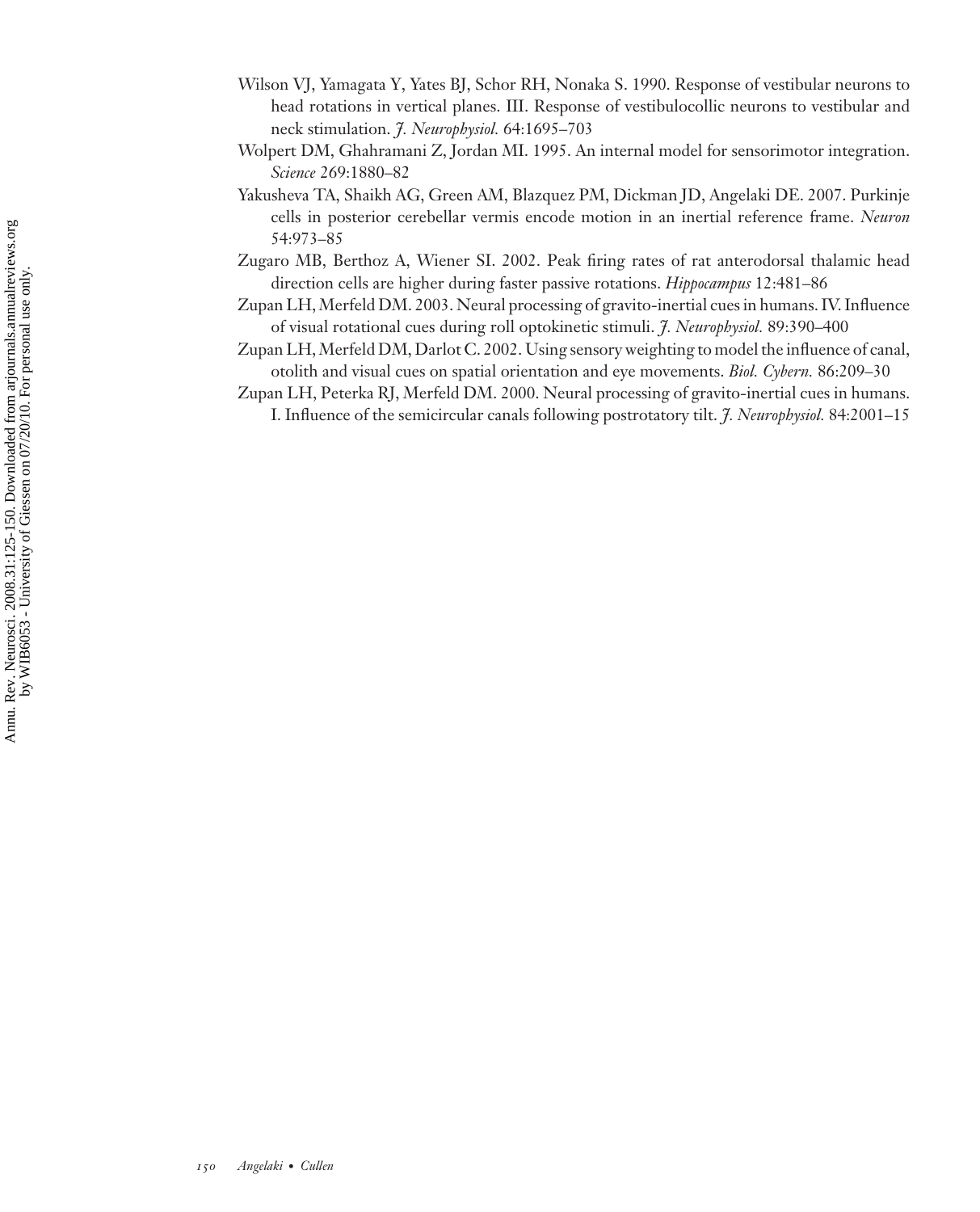*v*

**Annual Review of Neuroscience**

# Contents Volume 31, 2008

| Cerebellum-Like Structures and Their Implications for Cerebellar<br>Function                                                                    |
|-------------------------------------------------------------------------------------------------------------------------------------------------|
| Spike Timing-Dependent Plasticity: A Hebbian Learning Rule                                                                                      |
| Balancing Structure and Function at Hippocampal Dendritic Spines                                                                                |
| Place Cells, Grid Cells, and the Brain's Spatial Representation System                                                                          |
| Mitochondrial Disorders in the Nervous System                                                                                                   |
| Vestibular System: The Many Facets of a Multimodal Sense                                                                                        |
| Role of Axonal Transport in Neurodegenerative Diseases<br>Kurt J. De Vos, Andrew J. Grierson, Steven Ackerley, and Christopher C.J. Miller  151 |
| Active and Passive Immunotherapy for Neurodegenerative Disorders                                                                                |
| Descending Pathways in Motor Control                                                                                                            |
| Task Set and Prefrontal Cortex                                                                                                                  |
| Multiple Sclerosis: An Immune or Neurodegenerative Disorder?<br>247                                                                             |
| Multifunctional Pattern-Generating Circuits                                                                                                     |
| Retinal Axon Growth at the Optic Chiasm: To Cross or Not to Cross                                                                               |
|                                                                                                                                                 |